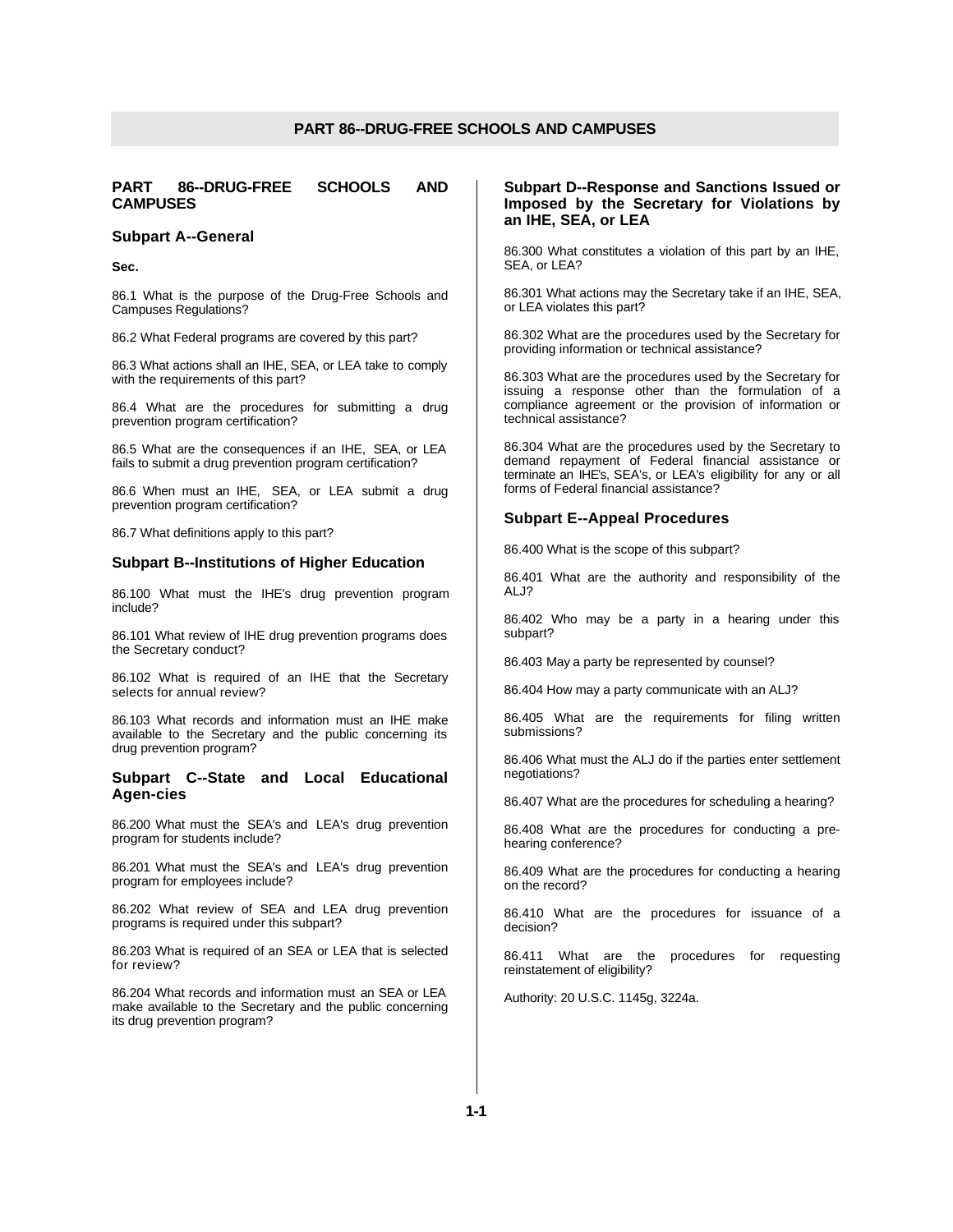# **Subpart A--General**

#### **Sec. 86.1 What is the purpose of the Drug-Free Schools and Campuses Regulations?**

The purpose of the Drug-Free Schools and Campuses Regulations is to implement section 22 of the Drug-Free Schools and Communities Act Amendments of 1989, which adds section 1213 to the Higher Education Act and section 5145 to the Drug-Free Schools and Communities Act. These amendments require that, as a condition of receiving funds or any other form of financial assistance under any Federal program, an institution of higher education (IHE), State educational agency (SEA), or local educational agency (LEA) must certify that it has adopted and implemented a drug prevention program as described in this part.

(Authority: 20 U.S.C. 1145g, 3224a).

#### **Sec. 86.2 What Federal programs are covered by this part?**

The Federal programs covered by this part include−−

(a) All programs administered by the Department of Education under which an IHE, SEA, or LEA may receive funds or any other form of Federal financial assistance; and

(b)All programs administered by any other Federal agency under which an IHE, SEA, or LEA may receive funds or any other form of Federal financial assistance.

(Authority: 20 U.S.C. 1145g, 3224a)

#### **Sec. 86.3 What actions shall an IHE, SEA, or LEA take to comply with the requirements of this part?**

(a) An IHE, SEA, or LEA shall adopt and implement a drug prevention program as described in Sec. 86.100 for IHEs, and Secs. 86.200 and 86.201 for SEAs and LEAs, to prevent the unlawful possession, use, or distribution of illicit drugs and alcohol by all students and employees on school premises or as part of any of its activities.

(b) An IHE, SEA, or LEA shall provide a written certification that it has adopted and implemented the drug prevention program described in Sec. 86.100 for IHEs, and Secs. 86.200 and 86.201 for SEAs and LEAs.

(Authority: 20 U.S.C. 1145g, 3224a)

(Approved by the Office of Management and Budget under control number 1880-0522)

#### **Sec. 86.4 What are the procedures for submitting a drug prevention program certification?**

(a) *IHE drug prevention program certification.* An IHE shall submit to the Secretary the drug prevention program certification required by Sec. 86.3(b).

(b) *SEA drug prevention program certification.* An SEA shall submit to the Secretary the drug prevention program certification required by Sec. 86.3(b).

(c) *LEA drug prevention program.*

(1) The SEA shall develop a drug prevention program certification form and a schedule for submission of the certification by each LEA within its jurisdiction.

(2) An LEA shall submit to the SEA the drug prevention program certification required by Sec. 86.3(b).

(3)(i) The SEA shall provide to the Secretary a list of LEAs that have not submitted drug prevention program certifications and certify that all other LEAs in the State have submitted drug prevention program certifications to the SEA.

(ii) The SEA shall submit updates to the Secretary so that the list of LEAs described in paragraph (c)(3)(i) of this section is accurate at all times.

(Authority: 20 U.S.C. 1145g, 3224a)

(Approved by the Office of Management and Budget under control number 1880-0522)

#### **Sec. 86.5 What are the consequences if an IHE, SEA, or LEA fails to submit a drug prevention program certification?**

(a) An IHE, SEA, or LEA that fails to submit a drug prevention program certification is not eligible to receive funds or any other form of financial assistance under any Federal program.

(b) The effect of loss of eligibility to receive funds or any other form of Federal financial assistance is determined by the statute and regulations governing the Federal programs under which an IHE, SEA, or LEA receives or desires to receive assistance.

(Authority: 20 U.S.C. 1145g, 3224a)

#### **Sec. 86.6 When must an IHE, SEA, or LEA submit a drug prevention program certification?**

(a) After October 1, 1990, except as provided in paragraph (b) of this section, an IHE, SEA, or LEA is not eligible to receive funds or any other form of financial assistance under any Federal program until the IHE, SEA, or LEA has submitted a drug prevention program certification.

(b)(1) The Secretary may allow an IHE, SEA, or LEA until not later than April 1, 1991, to submit the drug prevention program certification, only if the IHE, SEA, or LEA establishes that it has a need, other than administrative convenience, for more time to adopt and implement its drug prevention program.

(2) An IHE, SEA, or LEA that wants to receive an extension of time to submit its drug prevention program certification shall submit a written justification to the Secretary that--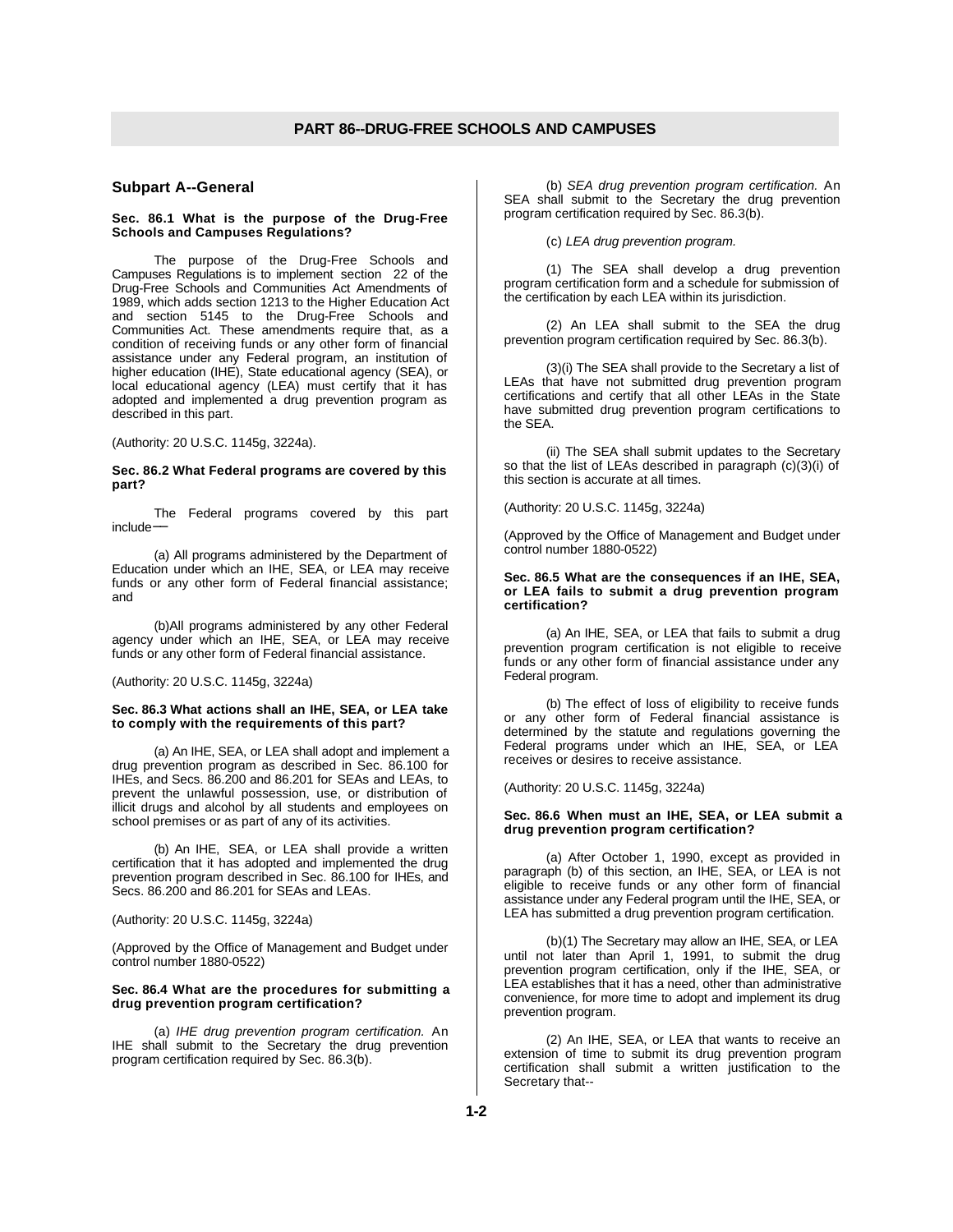(i) Describes each part of its drug prevention program, whether in effect or planned;

(ii) Provides a schedule to complete and implement its drug prevention program; and

(iii) Explains why it has a need, other than administrative convenience, for more time to adopt and implement its drug prevention program.

(3)(i) An IHE or SEA shall submit a request for an extension to the Secretary.

(ii)(A) An LEA shall submit any request for an extension to the SEA.

(B) The SEA shall transmit any such request for an extension to the Secretary.

(C) The SEA may include with the LEA's request a recommendation as to whether the Secretary should approve it.

(Authority: 20 U.S.C. 1145g, 3224a)

(Approved by the Office of Management and Budget under control number 1880-0522)

#### **Sec. 86.7 What definitions apply to this part?**

(a) *Definitions in the Drug-Free Schools and Communities Act.* The following terms used in this part are defined in the Act:

> Drug abuse education and prevention Illicit drug use

(b) *Definitions in EDGAR.* The following terms used in this part are defined in 34 CFR part 77:

> **Department EDGAR** Local educational agency **Secretary** State educational agency.

(c) *Other definitions.* The following terms used in this part are defined as follows:

Compliance agreement means an agreement between the Secretary and an IHE, SEA, or LEA that is not in full compliance with its drug prevention program certification. The agreement specifies the steps the IHE, SEA, or LEA will take to comply fully with its drug prevention program certification, and provides a schedule for the accomplishment of those steps. A compliance agreement does not excuse or remedy past violations of this part.

Institution of higher education means–

(1) An institution of higher education, as defined in 34 CFR 600.4;

(2) A proprietary institution of higher education, as defined in 34 CFR 600.5;

(3) A postsecondary vocational institution, as defined in 34 CFR 600.6; and

(4) A vocational school, as defined in 34 CFR 600.7.

(Authority: 20 U.S.C. 1145g, 3224a)

## **Subpart B--Institutions of Higher Education**

**Sec. 86.100 What must the IHE's drug prevention program include?**

The IHE's drug prevention program must, at a minimum, include the following:

(a) The annual distribution in writing to each employee, and to each student who is taking one or more classes for any type of academic credit except for continuing education units, regardless of the length of the student's program of study, of–

(1) Standards of conduct that clearly prohibit, at a minimum, the unlawful possession, use, or distribution of illicit drugs and alcohol by students and employees on its property or as part of any of its activities;

(2) A description of the applicable legal sanctions under local, State, or Federal law for the unlawful possession or distribution of illicit drugs and alcohol;

(3) A description of the health risks associated with the use of illicit drugs and the abuse of alcohol;

(4) A description of any drug or alcohol counseling, treatment, or rehabilitation or re-entry programs that are available to employees or students; and

(5) A clear statement that the IHE will impose disciplinary sanctions on students and employees (consistent with local, State, and Federal law), and a description of those sanctions, up to and including expulsion or termination of employment and referral for prosecution, for violations of the standards of conduct required by paragraph (a)(1) of this section. For the purpose of this section, a disciplinary sanction may include the completion of an appropriate rehabilitation program.

(b) A biennial review by the IHE of its program to-−

(1) Determine its effectiveness and implement changes to the program if they are needed; and

(2) Ensure that the disciplinary sanctions described in paragraph (a)(6) of this section are consistently enforced.

(Authority: 20 U.S.C. 1145g)

(Approved by the Office of Management and Budget under control number 1880-0522)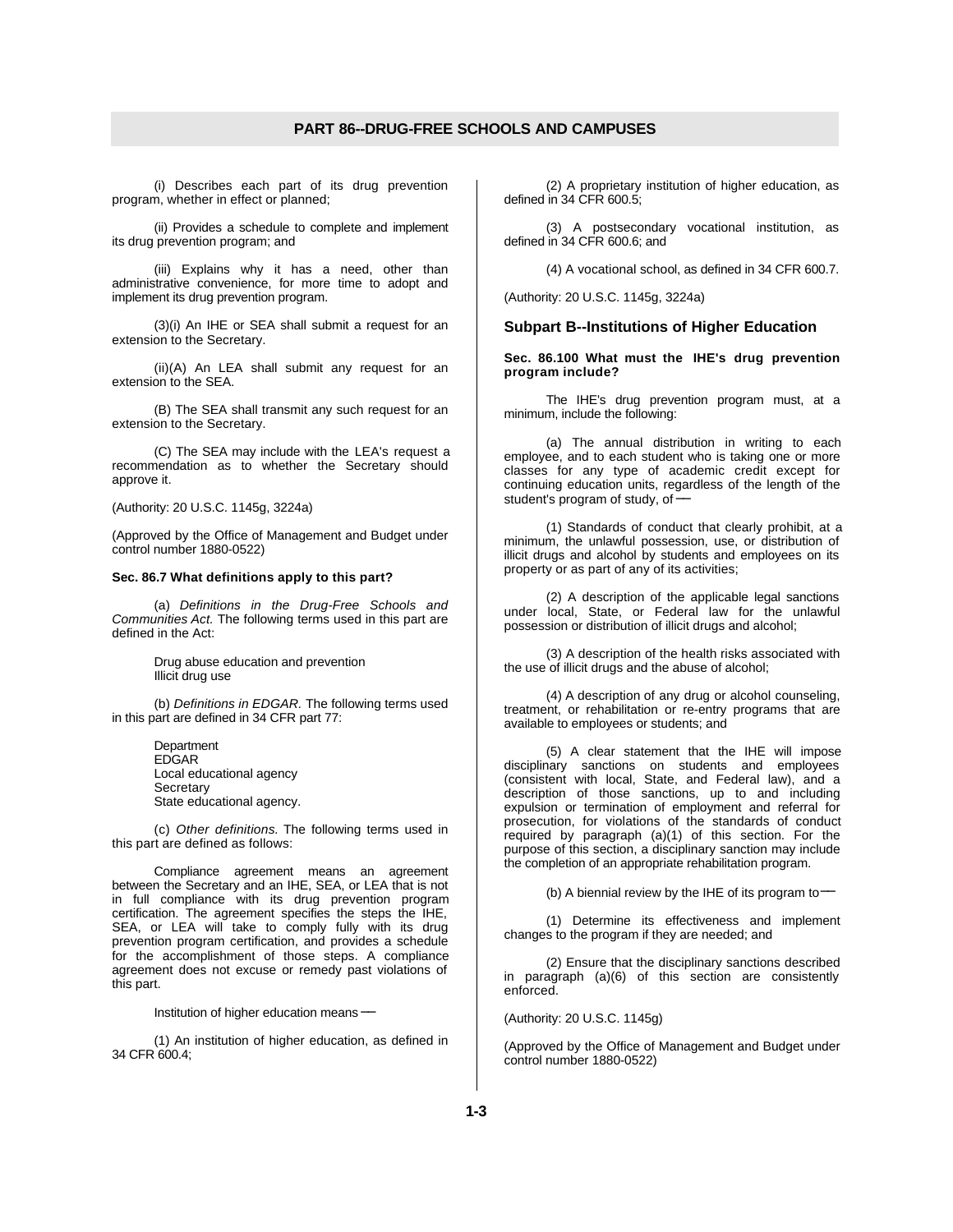#### **Sec. 86.101 What review of IHE drug prevention programs does the Secretary conduct?**

The Secretary annually reviews a representative sample of IHE drug prevention programs.

(Authority: 20 U.S.C. 1145g)

#### **Sec. 86.102 What is required of an IHE that the Secretary selects for annual review?**

If the Secretary selects an IHE for review under Sec. 86.101, the IHE shall provide the Secretary access to personnel, records, documents and any other necessary information requested by the Secretary to review the IHE's adoption and implementation of its drug prevention program.

(Authority: 20 U.S.C. 1145g)

(Approved by the Office of Management and Budget under control number 1880-0522)

#### **Sec. 86.103 What records and information must an IHE make available to the Secretary and the public concerning its drug prevention program?**

(a) Each IHE that provides the drug prevention program certification required by Sec. 86.3(b) shall, upon request, make available to the Secretary and the public a copy of each item required by Sec. 86.100(a) as well as the results of the biennial review required by Sec. 86.100(b).

(b)(1) An IHE shall retain the following records for three years after the fiscal year in which the record was created:

(i) The items described in paragraph (a) of this section.

(ii) Any other records reasonably related to the IHE's compliance with the drug prevention program certification.

(2) If any litigation, claim, negotiation, audit, review, or other action involving the records has been started before expiration of the three-year period, the IHE shall retain the records until completion of the action and resolution of all issues that arise from it, or until the end of the regular three-year period, whichever is later.

(Authority: 20 U.S.C. 1145g)

(Approved by the Office of Management and Budget under control number 1880-0552)

# **Subpart C--State and Local Educational Agencies**

# **Sec. 86.200 What must the SEA's and LEA's drug prevention program for students include?**

The SEA's and LEA's program for all students must, at a minimum, include the following:

(a) Age-appropriate, developmentally based drug and alcohol education and prevention programs (which address the legal, social, and health consequences of drug and alcohol use and which provide information about effective techniques for resisting peer pressure to use illicit drugs or alcohol) for all students in all grades of the schools operated or served by the SEA or LEA, from early childhood level through grade 12.

(b) A statement to students that the use of illicit drugs and the unlawful possession and use of alcohol is wrong and harmful.

(c) Standards of conduct that are applicable to students in all the SEA's and LEA's schools and that clearly prohibit, at a minimum, the unlawful possession, use, or distribution of illicit drugs and alcohol by students on school premises or as part of any of its activities.

(d) A clear statement that disciplinary sanctions (consistent with local, State, and Federal law), up to and including expulsion and referral for prosecution, will be imposed on students who violate the standards of conduct required by paragraph (c) of this section and a description of those sanctions. For the purpose of this section, a disciplinary sanction may include the completion of an appropriate rehabilitation program.

(e) Information about any drug and alcohol counseling and rehabilitation and re-entry programs that are available to students.

(f) A requirement that all parents and students be given a copy of the standards of conduct required by paragraph (c) of this section and the statement of disciplinary sanctions described in paragraph (d) of this section.

(g) Notification to parents and students that compliance with the standards of conduct required by paragraph (c) of this section is mandatory.

(h) A biennial review by the SEA or LEA of its program to-

(1) Determine its effectiveness and implement changes to the program if they are needed; and

(2) Ensure that the disciplinary sanctions described in paragraph (d) of this section are consistently enforced.

(Authority: 20 U.S.C. 3224a)

(Approved by the Office of Management and Budget under control number 1880-0522)

## **Sec. 86.201 What must the SEA's and LEA's drug prevention program for employees include?**

The SEA's and LEA's program for all employees must, at a minimum, include the following: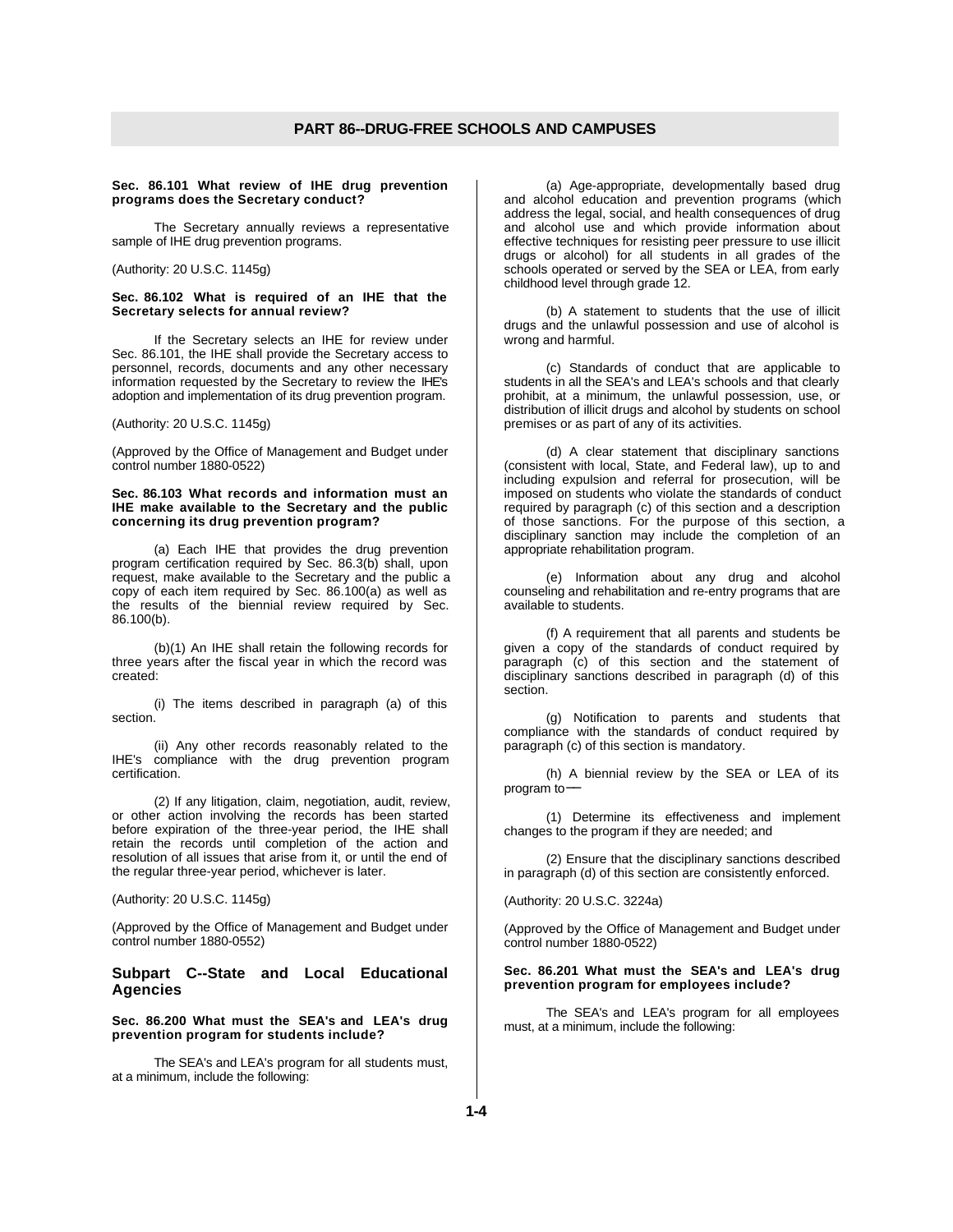(a) Standards of conduct applicable to employees that clearly prohibit, at a minimum, the unlawful possession, use, or distribution of illicit drugs and alcohol on school premises or as part of any of its activities.

(b) A clear statement that disciplinary sanctions (consistent with local, State, and Federal law) up to and including termination of employment and referral for prosecution, will be imposed on employees who violate the standards of conduct required by paragraph (a) of this section and a description of those sanctions. For the purpose of this section, a disciplinary sanction may include the completion of an appropriate rehabilitation program.

(c) Information about any drug and alcohol counseling and rehabilitation and re-entry programs that are available to employees.

(d) A requirement that employees be given a copy of the standards of conduct required by paragraph (a) of this section and the statement of disciplinary sanctions described in paragraph (b) of this section.

(e) Notification to employees that compliance with the standards of conduct required by paragraph (a) of this section is mandatory.

(f) A biennial review of the SEA and LEA of its program to-

(1) Determine its effectiveness and implement changes to the program if they are needed; and

(2) Ensure that the disciplinary sanctions described in paragraph (b) of this section are consistently enforced.

(Authority: 20 U.S.C. 3224a)

(Approved by the Office of Management and Budget under control number 1880-0522)

#### **Sec. 86.202 What review of SEA and LEA drug prevention programs is required under this subpart?**

(a)(1) An SEA shall annually review a representative sample of LEA programs.

(2) If an SEA finds, as a result of its annual review, that an LEA has failed to implement its program or consistently enforce its disciplinary sanctions, the SEA shall submit that information, along with the findings of its review, to the Secretary within thirty (30) days after completion of the review.

(b) The Secretary may annually select a representative sample of SEA programs for review.

(Authority: 20 U.S.C. 3224a)

(Approved by the Office of Management and Budget under control number 1880-0522)

#### **Sec. 86.203 What is required of an SEA or LEA that is selected for review?**

(a) If the Secretary selects an SEA for review under Sec. 86.202(b), the SEA shall provide the Secretary access to personnel, records, documents, and any other information necessary to review the adoption and implementation of its drug prevention program.

(b) If the SEA selects an LEA for review under Sec. 86.202(a), the LEA shall provide the SEA access to personnel, records, documents, and any other information necessary to review the adoption and implementation of its drug prevention program.

## (Authority: 20 U.S.C. 3224a)

#### **Sec. 86.204 What records and information must an SEA or LEA make available to the Secretary and the public concerning its drug prevention program?**

(a)(1) Each SEA that provides the drug prevention program certification shall, upon request, make available to the Secretary and the public full information about the elements of its drug prevention program, including the results of its biennial review required by Secs. 86.200(h) and 86.201(F).

(2) The SEA that provides the drug prevention program certification shall provide the Secretary access to personnel, records, documents, and any other information related to the SEA's compliance with the certification.

(b)(1) Each LEA that provides the drug prevention program certification shall, upon request, make available to the Secretary, the SEA, and the public full information about the elements of its program, including the results of its biennial review required by Secs. 86.200(h) and 86.201(f).

(2) The LEA that provides the drug prevention program certification shall provide the Secretary access to personnel, records, documents, and any other information related to the LEA's compliance with the certification.

(c)(1) Each SEA or LEA shall retain the following records for three years after the fiscal year in which the record was created:

(i) The items described in paragraphs (a) and (b) of this section.

(ii) Any other records related to the SEA's or LEA's compliance with the certification.

(2) If any litigation, claim, negotiation, audit, review, or other action involving the records has been started before expiration of the three-year period, the SEA or LEA shall retain the records until completion of the action and resolution of all issues that arise from it, or until the end of the regular three-year period, whichever is later.

(Approved by the Office of Management and Budget under control number 1880-0522)

(Authority: 20 U.S.C. 3224a)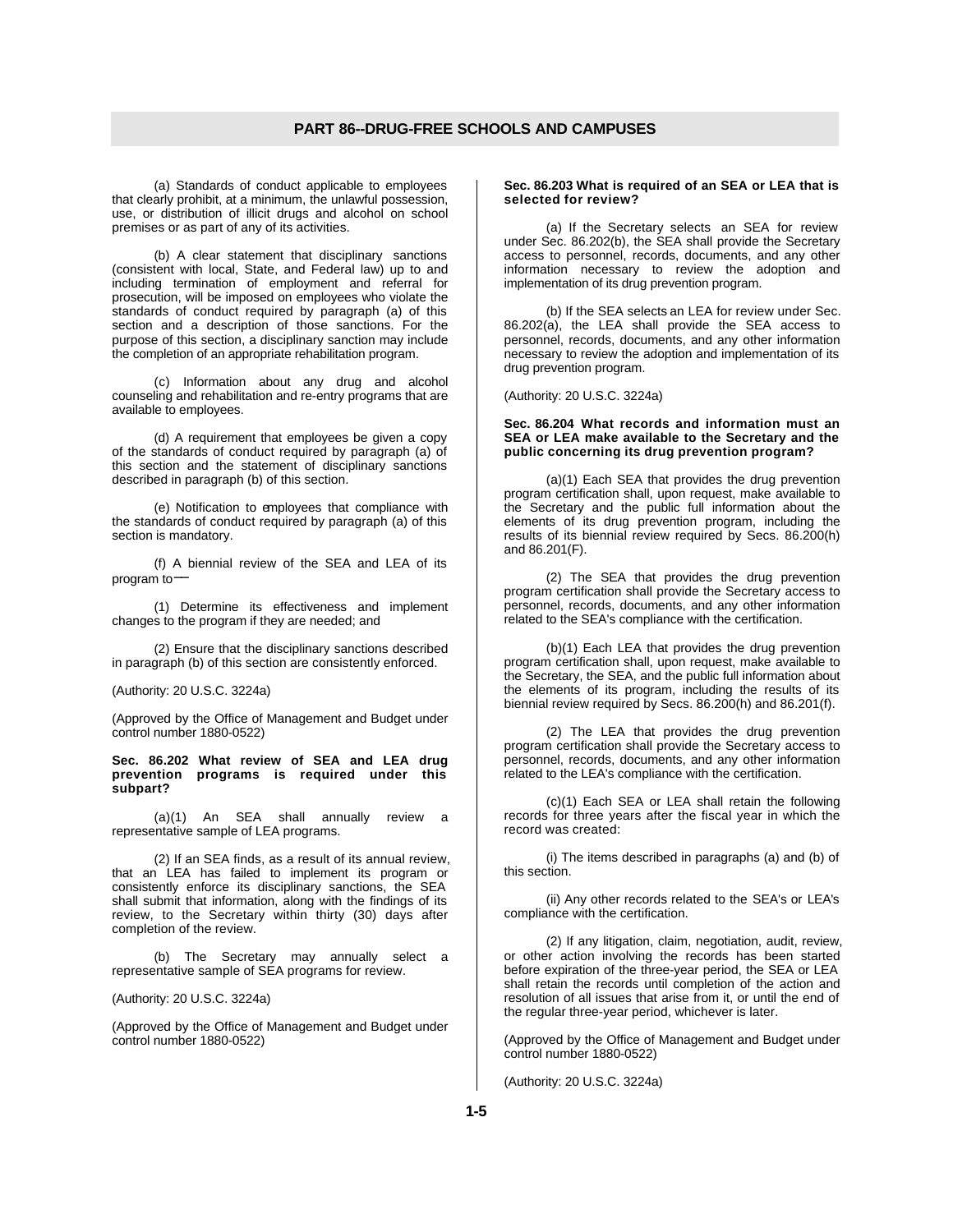**Subpart D--Responses and Sanctions Issued or Imposed by the Secretary for violations by an IHE, SEA, or LEA**

**Sec. 86.300 What constitutes a violation of this part by an IHE, SEA, or LEA?**

An IHE, SEA, or LEA violates this part by–−

(a) Receiving any form of Federal financial assistance after becoming ineligible to receive that assistance because of failure to submit a certification in accordance with Sec. 86.3(b); or

(b) Violating its certification. Violation of a certification includes failure of an IHE, SEA, or LEA to--

(1) Adopt or implement its drug prevention program; or

(2) Consistently enforce its disciplinary sanctions for violations by students and employees of the standards of conduct adopted by an IHE under Sec. 86.100(a)(1) or by an SEA or LEA under Secs. 86.200(c) and 86.201(a).

(Authority: 20 U.S.C. 1145g, 3224a)

#### **Sec. 86.301 What actions may the Secretary take if an IHE, SEA, or LEA violates this part?**

(a) If an IHE, SEA, or LEA violates its certification, the Secretary may issue a response to the IHE, SEA, or LEA. A response may include, but is not limited to−

(1) Provision of information and technical assistance; and

(2) Formulation of a compliance agreement designed to bring the IHE, SEA, or LEA into full compliance with this part as soon as feasible.

(b) If an IHE, SEA, or LEA receives any form of Federal financial assistance without having submitted a certification or violates its certification, the Secretary may impose one or more sanctions on the IHE, SEA, or LEA, including−−

(1) Repayment of any or all forms of Federal financial assistance received by the IHE, SEA, or LEA when it was in violation of this part; and

(2) The termination of any or all forms of Federal financial assistance that−−

(i)(A) Except as specified in paragraph (b)(2)(ii) of this section, ends an IHE's, SEA's, or LEA's eligibility to receive any or all forms of Federal financial assistance. The Secretary specifies which forms of Federal financial assistance would be affected; and

(B) Prohibits an IHE, SEA, or LEA from making any new obligations against Federal funds; and

(ii) For purposes of an IHE's participation in the student financial assistance programs authorized by title IV of the Higher Education Act of 1965 as amended, has the same effect as a termination under 34 CFR 668.94.

(Authority: 20 U.S.C. 1145g, 3224a)

#### **Sec. 86.302 What are the procedures used by the Secretary for providing information or technical assistance?**

(a) The Secretary provides information or technical assistance to an IHE, SEA, or LEA in writing, through site visits, or by other means.

(b) The IHE, SEA, or LEA shall inform the Secretary of any corrective action it has taken within a period specified by the Secretary.

(Authority: 20 U.S.C. 1145g, 3224a)

**Sec. 86.303 What are the procedures used by the Secretary for issuing a response other than the formulation of a compliance agreement or the provision of information or technical assistance?**

(a) If the Secretary intends to issue a response other than the formulation of a compliance agreement or the provision of information or technical assistance, the Secretary notifies the IHE, SEA, or LEA in writing of–

(1) The Secretary's determination that there are grounds to issue a response other than the formulation of a compliance agreement or providing information or technical assistance; and

(2) The response the Secretary intends to issue.

(b) An IHE, SEA, or LEA may submit written comments to the Secretary on the determination under paragraph (a)(1) of this section and the intended response under paragraph (a)(2) of this section within 30 days after the date the IHE, SEA, or LEA receives the notification of the Secretary's intent to issue a response.

(c) Based on the initial notification and the written comments of the IHE, SEA, or LEA, the Secretary makes a final determination and, if appropriate, issues a final response.

(d) The IHE, SEA, or LEA shall inform the Secretary of the corrective action it has taken in order to comply with the terms of the Secretary's response within a period specified by the Secretary.

(e) If an IHE, SEA, or LEA does not comply with the terms of a response issued by the Secretary, the Secretary may issue an additional response or impose a sanction on the IHE, SEA, or LEA in accordance with the procedures in Sec. 86.304.

(Authority: 20 U.S.C. 1145g, 3224a)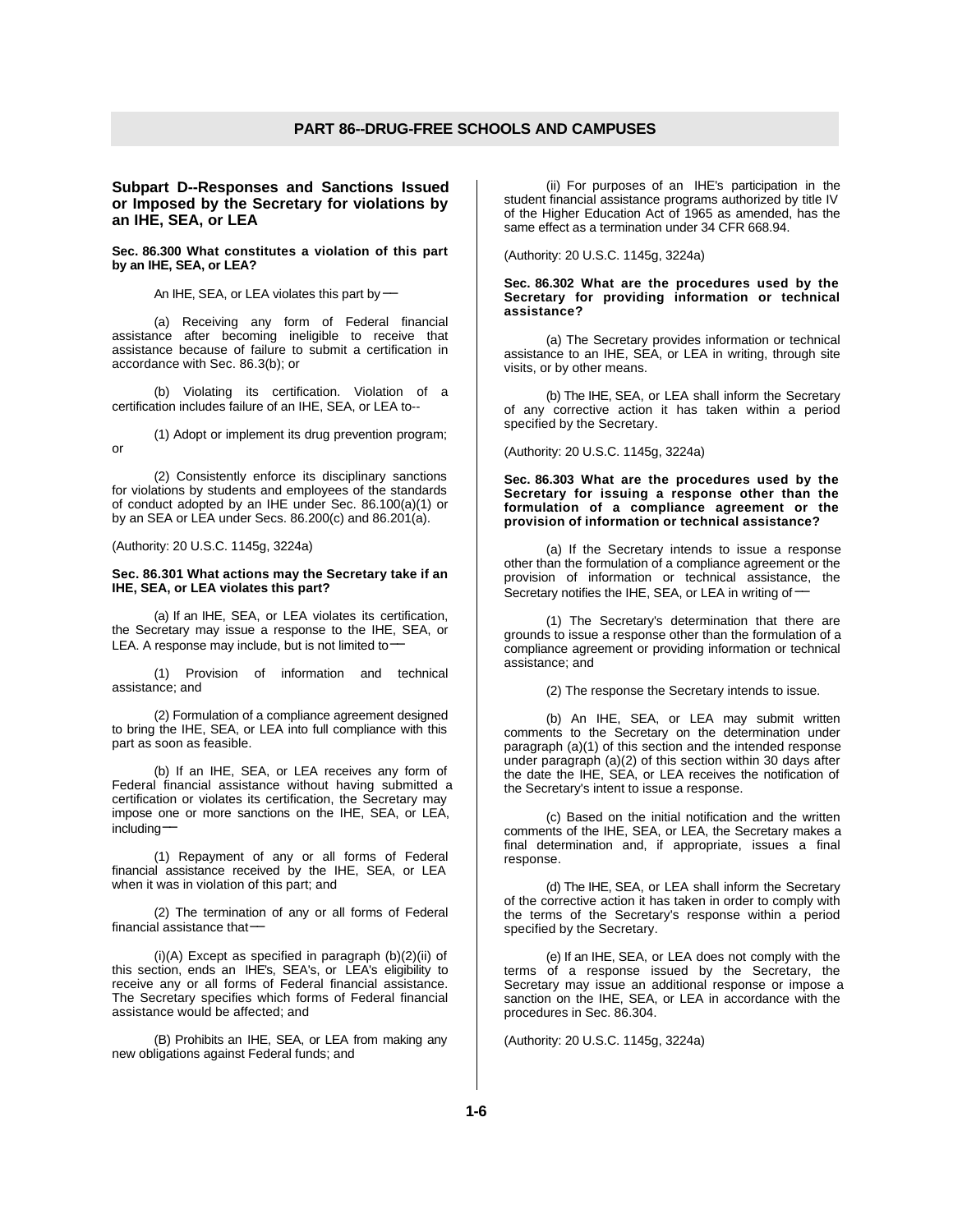**Sec. 86.304 What are the procedures used by the Secretary to demand repayment of Federal financial assistance or terminate an IHE's, SEA's, or LEA's eligibility for any or all forms of Federal financial assistance?**

(a) A designated Department official begins a proceeding for repayment of Federal financial assistance or termination, or both, of an IHE's, SEA's, or LEA's eligibility for any or all forms of Federal financial assistance by sending the IHE, SEA, or LEA a notice by certified mail with return receipt requested. This notice−−

(1) Informs the IHE, SEA, or LEA of the Secretary's intent to demand repayment of Federal financial assistance or to terminate, describes the consequences of that action, and identifies the alleged violations that constitute the basis for the action;

(2) Specifies, as appropriate-

(i) The amount of Federal financial assistance that must be repaid and the date by which the IHE, SEA, or LEA must repay the funds; and

(ii) The proposed effective date of the termination, which must be at least 30 days after the date of receipt of the notice of intent, and

(3) Informs the IHE, SEA, or LEA that the repayment of Federal financial assistance will not be required or that the termination will not be effective on the date specified in the notice if the designated Department official receives, within a 30-day period beginning on the date the IHE, SEA, or LEA receives the notice of intent described in this paragraph-

(i) Written material indicating why the repayment of Federal financial assistance or termination should not take place; or

(ii) A request for a hearing that contains a concise statement of disputed issues of law and fact, the IHE's, SEA's, or LEA's position with respect to these issues, and, if appropriate, a description of which Federal financial assistance the IHE, SEA, or LEA contends need not be repaid.

(b) If the IHE, SEA, or LEA does not request a hearing but submits written material-

(1) The IHE, SEA, or LEA receives no additional opportunity to request or receive a hearing; and

(2) The designated Department official, after considering the written material, notifies the IHE, SEA, or LEA in writing whether-

(i) Any or all of the Federal financial assistance must be repaid; or

(ii) The proposed termination is dismissed or imposed as of a specified date.

(Authority: 20 U.S.C. 1145g, 3224a)

## **Subpart E--Appeal Procedures**

#### **Sec. 86.400 What is the scope of this subpart?**

(a) The procedures in this subpart are the exclusive procedures governing appeals of decisions by a designated Department official to demand the repayment of Federal financial assistance or terminate the eligibility of an IHE, SEA, or LEA to receive some or all forms of Federal financial assistance for violations of this part.

(b) An Administrative Law Judge (ALJ) hears appeals under this subpart.

(Authority: 20 U.S.C. 1145g, 3224a)

#### **Sec. 86.401 What are the authority and responsibility of the ALJ?**

(a) The ALJ regulates the course of the proceeding and conduct of the parties during the hearing and takes all steps necessary to conduct a fair and impartial proceeding.

(b) The ALJ is not authorized to issue subpoenas.

(c) The ALJ takes whatever measures are appropriate to expedite the proceeding. These measures may include, but are not limited to−−

(1) Scheduling of conferences;

(2) Setting time limits for hearings and submission of written documents; and

(3) Terminating the hearing and issuing a decision against a party if that party does not meet those time limits.

(d) The scope of the ALJ's review is limited to determining whether-

(1) The IHE, SEA, or LEA received any form of Federal financial assistance after becoming ineligible to receive that assistance because of failure to submit a certification; or

(2) The IHE, SEA, or LEA violated its certification.

(Authority: 20 U.S.C. 1145g, 3224a)

**Sec. 86.402 Who may be a party in a hearing under this subpart?**

(a) Only the designated Department official and the IHE, SEA, or LEA that is the subject of the proposed termination or recovery of Federal financial assistance may be parties in a hearing under this subpart.

(b) Except as provided in this subpart, no person or organization other than a party may participate in a hearing under this subpart.

(Authority: 20 U.S.C. 1145g, 3224a)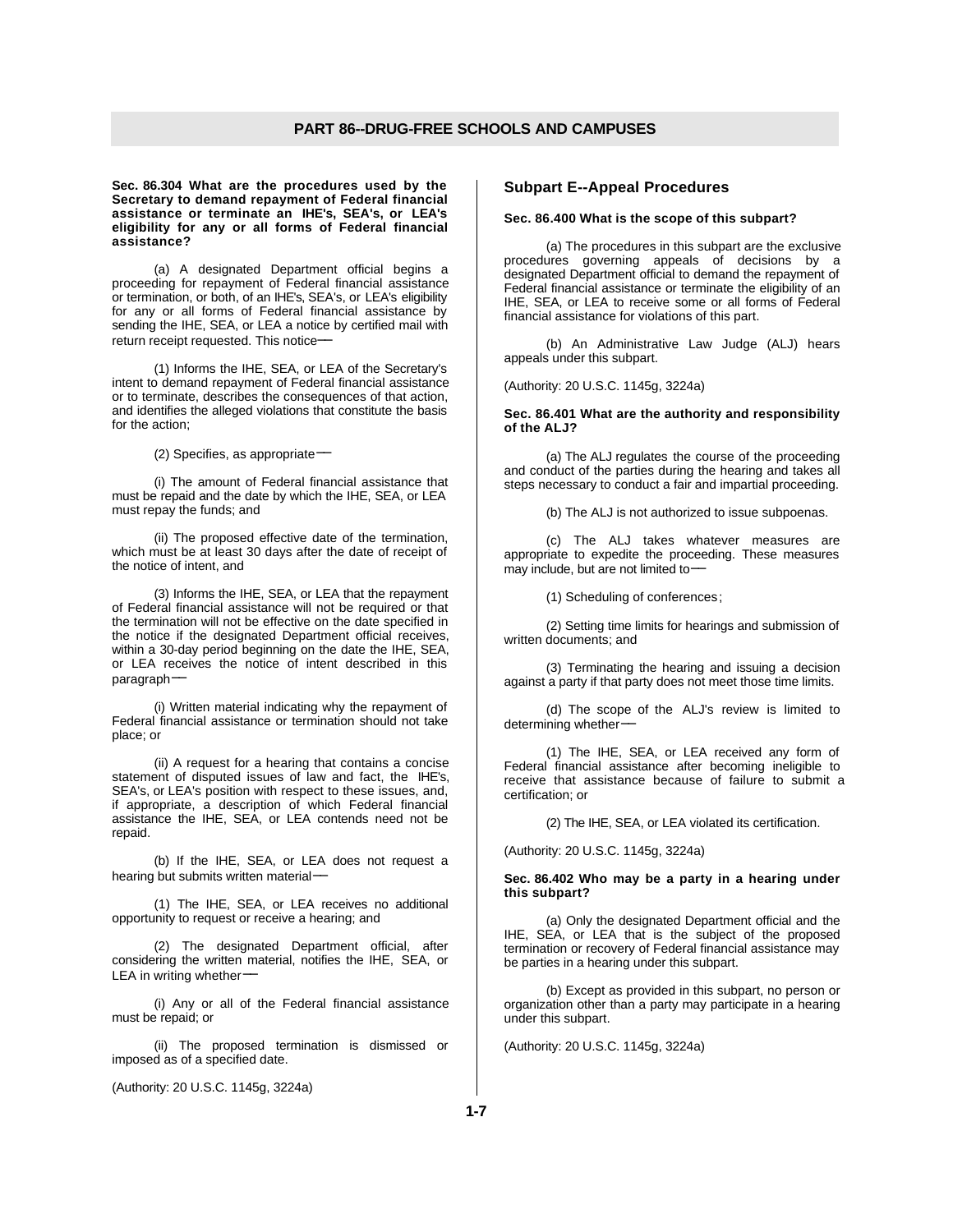#### **Sec. 86.403 May a party be represented by counsel?**

A party may be represented by counsel.

(Authority: 20 U.S.C. 1145g, 3224a)

#### **Sec. 86.404 How may a party communicate with an ALJ?**

(a) A party may not communicate with an ALJ on any fact at issue in the case or on any matter relevant to the merits of the case unless the other party is given notice and an opportunity to participate.

(b)(1) To obtain an order or ruling from an ALJ, a party shall make a motion to the ALJ.

(2) Except for a request for an extension of time, a motion must be made in writing unless the parties appear in person or participate in a conference telephone call. The ALJ may require a party to reduce an oral motion to writing.

(3) If a party files a written motion, the party shall do so in accordance with Sec. 86.405.

(4) Except for a request for an extension of time, the ALJ may not grant a party's written motion without the consent of the other party unless the other party has had at least 21 days from the date of service of the motion to respond. However, the ALJ may deny a motion without awaiting a response.

(5) The date of service of a motion is determined by the standards for determining a filing date in Sec. 86.405(d).

#### (Authority: 20 U.S.C. 1145g, 3224a)

#### **Sec. 86.405 What are the requirements for filing written submissions?**

(a) Any written submission under this subpart must be filed by hand-delivery or by mail through the U.S. Postal Service.

(b) If a party files a brief or other document, the party shall serve a copy of the filed material on the other party on the filing date by hand-delivery or by mail.

(c) Any written submission must be accompanied by a statement certifying the date that the filed material was filed and served on the other party.

(d)(1) The filing date for a written submission is either−−

(i) The date of hand-delivery; or

(ii) The date of mailing.

(2) If a scheduled filing date falls on a Saturday, Sunday, or Federal holiday, the filing deadline is the next Federal business day.

(Authority: 20 U.S.C. 1145g, 3224a)

#### **Sec. 86.406 What must the ALJ do if the parties enter settlement negotiations?**

(a) If the parties to a case file a joint motion requesting a stay of the proceedings for settlement negotiations or for the parties to obtain approval of a settlement agreement, the ALJ grants the stay.

(b) The following are not admissible in any proceeding under this part:

(1) Evidence of conduct during settlement negotiations.

(2) Statements made during settlement negotiations.

(3) Terms of settlement offers.

(c) The parties may not disclose the contents of settlement negotiations to the ALJ. If the parties enter into a settlement and file a joint motion to dismiss the case, the ALJ grants the motion.

### (Authority: 20 U.S.C. 1145g, 3224a)

#### **Sec. 86.407 What are the procedures for scheduling a hearing?**

(a) If the IHE, SEA, or LEA requests a hearing by the time specified in Sec. 86.403(a)(3), the designated Department official sets the date and the place.

(b)(1) The date is at least 15 days after the designated Department official receives the request and no later than 45 days after the request for hearing is received by the Department.

(2) On the motion of either or both parties, the ALJ may extend the period before the hearing is scheduled beyond the 45 days specified in paragraph (b)(1) of this section.

(c) No termination takes effect until after a hearing is held and a decision is issued by the Department.

(d) With the approval of the ALJ and the consent of the designated Department official and the IHE, SEA, or LEA, any time schedule specified in this section may be shortened.

(Authority: 20 U.S.C. 1145g, 3224a)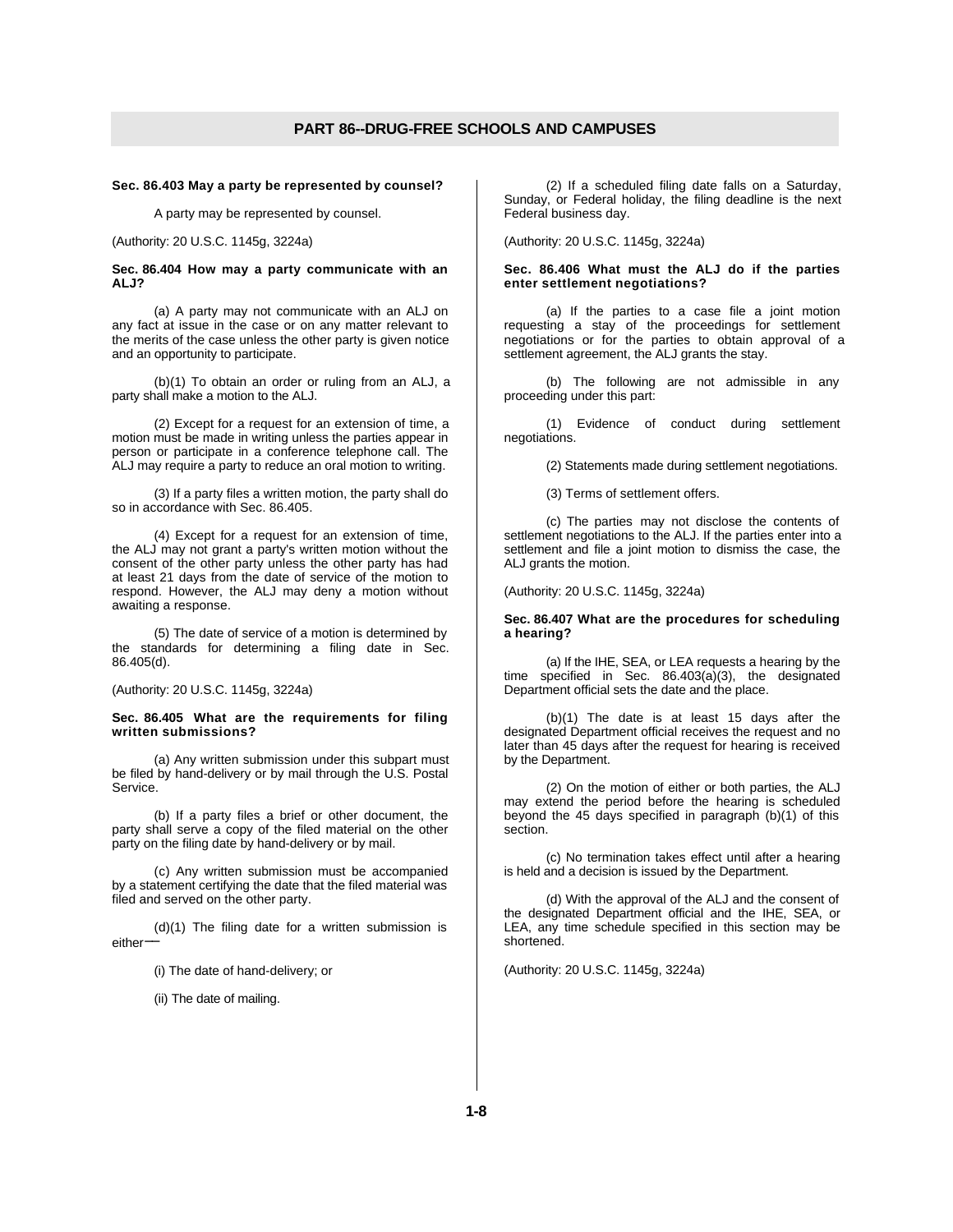#### **Sec. 86.408 What are the procedures for conducting a pre-hearing conference?**

(a)(1) A pre-hearing conference may be convened by the ALJ if the ALJ thinks that such a conference would be useful, or if requested by−

(i) The designated Department official; or

(ii) The IHE, SEA, or LEA.

(2) The purpose of a pre-hearing conference is to allow the parties to settle, narrow, or clarify the dispute.

(b) A pre-hearing conference may consist of--

(1) A conference telephone call;

(2) An informal meeting; or

(3) The submission and exchange of written material.

(Authority: 20 U.S.C. 1145g, 3224a)

#### **Sec. 86.409 What are the procedures for conducting a hearing on the record?**

(a) A hearing on the record is an orderly presentation of arguments and evidence conducted by an ALJ.

(b) An ALJ conducts the hearing entirely on the basis of briefs and other written submissions unless−−

(1) The ALJ determines, after reviewing all appropriate submissions, that an evidentiary hearing is needed to resolve a material factual issue in dispute; or

(2) The ALJ determines, after reviewing all appropriate submissions, that oral argument is needed to clarify the issues in the case.

(c) The hearing process may be expedited as agreed by the ALJ, the designated Department official, and the IHE, SEA, or LEA. Procedures to expedite may include, but are not limited to, the following:

(1) A restriction on the number or length of submissions.

(2) The conduct of the hearing by telephone conference call.

(3) A review limited to the written record.

(4) A certification by the parties to facts and legal authorities not in dispute.

(d)(1) The formal rules of evidence and procedures applicable to proceedings in a court of law are not applicable.

(2) The designated Department official has the burden of persuasion in any proceeding under this subpart.

(3)(i) The parties may agree to exchange relevant documents and information.

(ii) The ALJ may not order discovery, as provided for under the Federal Rules of Civil Procedure, or any other exchange between the parties of documents or information.

(4) The ALJ accepts only evidence that is relevant and material to the proceeding and is not unduly repetitious.

(e) The ALJ makes a transcribed record of any evidentiary hearing or oral argument that is held, and makes the record available to−−

(1) The designated Department official; and

(2) The IHE, SEA, or LEA on its request and upon payment of a fee comparable to that prescribed under the Department of Education Freedom of Information Act regulations (34 CFR part 5).

(Authority: 20 U.S.C. 1145g, 3224a)

#### **Sec. 86.410 What are the procedures for issuance of a decision?**

(a)(1) The ALJ issues a written decision to the IHE, SEA, or LEA, the designated Department official, and the Secretary by certified mail, return receipt requested, within 30 days after-

(i) The last brief is filed;

(ii) The last day of the hearing if one is held; or

(iii) The date on which the ALJ terminates the hearing in accordance with Sec. 86.401(c)(3).

(2) The ALJ's decision states whether the violation or violations contained in the Secretary's notification occurred, and articulates the reasons for the ALJ's finding.

(3) The ALJ bases findings of fact only on evidence in the hearing record and on matters given judicial notice.

(b)(1) The ALJ's decision is the final decision of the agency. However, the Secretary reviews the decision on request of either party, and may review the decision on his or her own initiative.

(2) If the Secretary decides to review the decision on his or her own initiative, the Secretary informs the parties of his or her intention to review by written notice sent within 15 days of the Secretary's receipt of the ALJ's decision.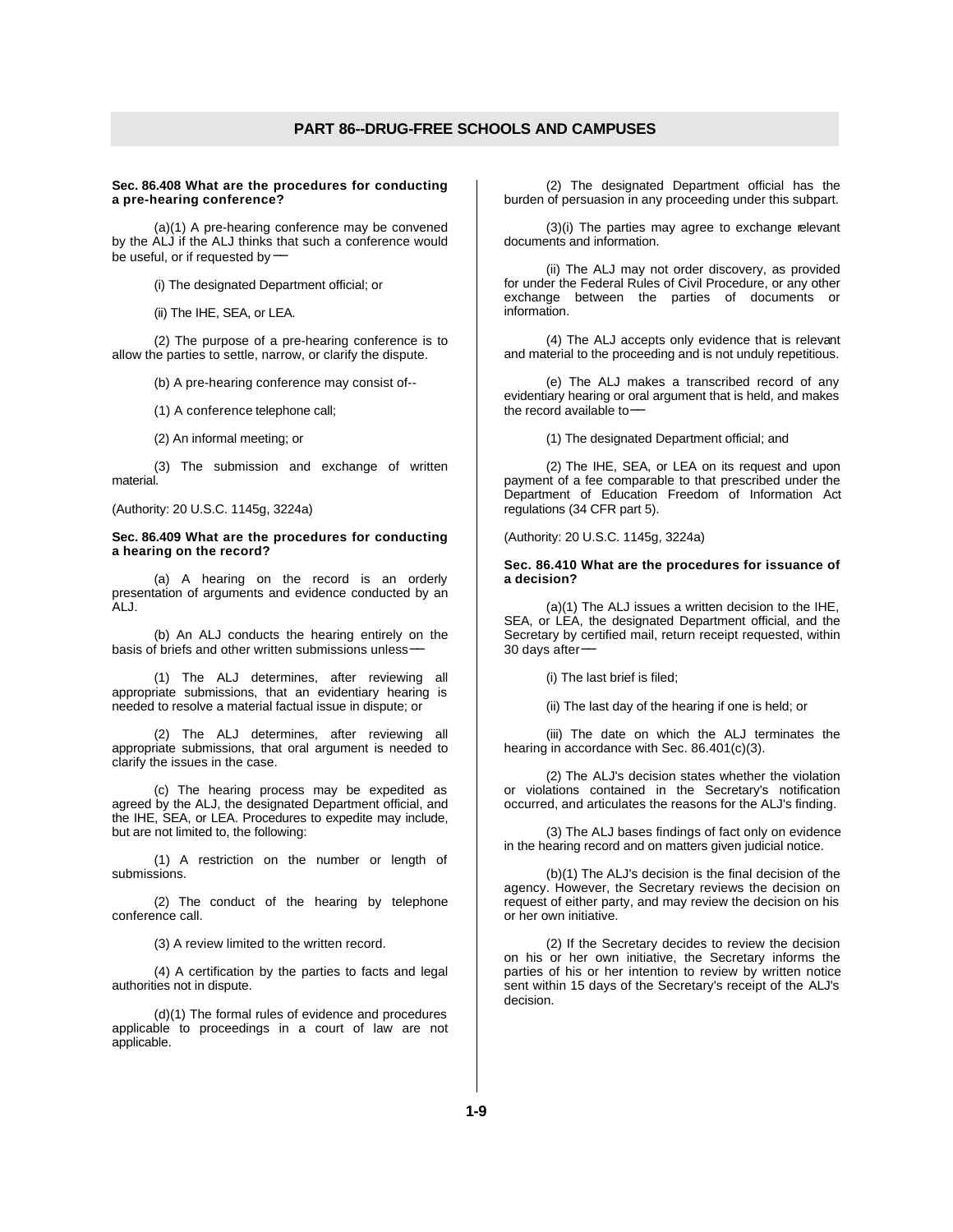(c)(1) Either party may request review by the Secretary by submitting a brief or written material to the Secretary within 20 days of the party's receipt of the ALJ's decision. The submission must explain why the decision of the ALJ should be modified, reversed, or remanded. The other party shall respond within 20 days of receipt of the brief or written materials filed by the opposing party.

(2) Neither party may introduce new evidence on review.

(d) The decision of the ALJ ordering the repayment of Federal financial assistance or terminating the eligibility of an IHE, SEA, or LEA does not take effect pending the Secretary's review.

(e)(1) The Secretary reviews the ALJ's decision considering only evidence introduced into the record.

(2) The Secretary's decision may affirm, modify, reverse or remand the ALJ's decision and includes a statement of reasons for the decision.

(Authority: 20 U.S.C. 1145g, 3224a)

#### **Sec. 86.411 What are the procedures for requesting reinstatement of eligibility?**

(a)(1) An IHE, SEA, or LEA whose eligibility to receive any or all forms of Federal financial assistance has been terminated may file with the Department a request for reinstatement as an eligible entity no earlier than 18 months after the effective date of the termination.

(2) In order to be reinstated, the IHE, SEA, or LEA must demonstrate that it has corrected the violation or violations on which the termination was based and that it has met any repayment obligation imposed upon it under Sec. 86.301(b)(1) of this part.

(b) In addition to the requirements of paragraph (a) of this section, the IHE, SEA, or LEA shall comply with the requirements and procedures for reinstatement of eligibility applicable to any Federal program under which it desires to receive Federal financial assistance.

(Authority: 20 U.S.C. 1145g, 3224a)

## **Appendix A**

Note: This appendix will not be codified in the Code of Federal Regulations.

This appendix contains a description of Federal trafficking (i.e., distribution) penalties for substances covered by the Controlled Substances Act (21 U.S.C. 811), and is taken from a Department of Justice publication entitled *Drugs of Abuse* (1989 Edition). Persons interested in acquiring the entire publication or in obtaining subsequent editions in the future should contact the Superintendent of Documents, Washington, DC 20402. This appendix also contains a description prepared by the Department of Justice of Federal penalties and sanctions for illegal possession of a controlled substance. Legal sanctions for the unlawful possession or distribution of alcohol are found

primarily in State statutes.

The Department of Education is providing this information as an example of the minimum level of information that IHEs may provide to their students and employees in order to comply with the requirements in Sec. 86.100(a)(2) of these regulations relating to the distribution to students and employees of a description of the applicable legal sanctions under Federal law for the unlawful possession or distribution of illicit drugs and alcohol. The Secretary considers this description as meeting the requirements of the regulations, but IHEs are not precluded from distributing additional or more detailed information. In future years, IHEs should distribute the most current editions of these documents that are available.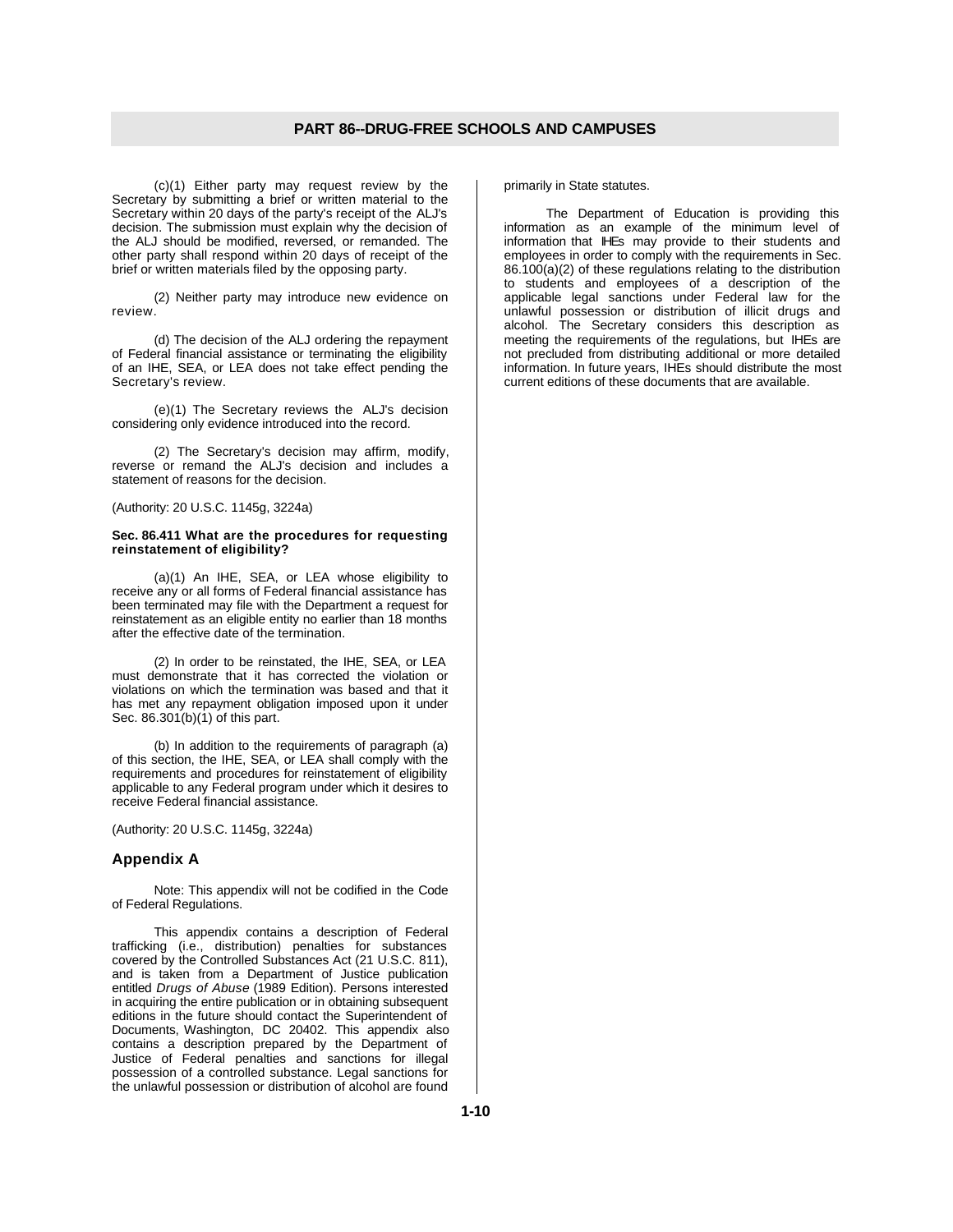# APPENDIX A

# Federal Trafficking Penalties

| <b>CSA</b>                | PENALTY                                                                                                                                                                                                                                                                                                                                                                                                                                                 |             | Quantity<br><b>DRUG</b>                                              |                                                                                              | Quantity                                                                                                                  | PENALTY                                                                                                                                                                                                                                      |                                                                                                                                                                                                                |  |
|---------------------------|---------------------------------------------------------------------------------------------------------------------------------------------------------------------------------------------------------------------------------------------------------------------------------------------------------------------------------------------------------------------------------------------------------------------------------------------------------|-------------|----------------------------------------------------------------------|----------------------------------------------------------------------------------------------|---------------------------------------------------------------------------------------------------------------------------|----------------------------------------------------------------------------------------------------------------------------------------------------------------------------------------------------------------------------------------------|----------------------------------------------------------------------------------------------------------------------------------------------------------------------------------------------------------------|--|
|                           | 2nd Offense                                                                                                                                                                                                                                                                                                                                                                                                                                             | 1st Offense |                                                                      |                                                                                              |                                                                                                                           | 1st Offense                                                                                                                                                                                                                                  | 2nd Offense                                                                                                                                                                                                    |  |
|                           |                                                                                                                                                                                                                                                                                                                                                                                                                                                         |             | 10-99 gm or<br>100-999 gm<br>mixture                                 | <b>METHAMPHETAMINE</b>                                                                       | 100 gm or more<br>or 1 kg or<br>more mixture                                                                              |                                                                                                                                                                                                                                              |                                                                                                                                                                                                                |  |
| Τ.<br>And<br>$\mathbf{H}$ | Not less than 10<br>Not less than 5<br>years. Not more<br>years. Not more<br>than life.<br>than 40 years.<br>If death or serious<br>If death or serious<br>injury, not less<br>injury, not less<br>than life.<br>than 20 years. Not<br>more than life.<br>Fine of not more<br>Fine of not more<br>than \$4 million<br>than \$2 million<br>individual,<br>individual, \$5<br>\$10 million other<br>million other than<br>than individual.<br>individual. |             |                                                                      |                                                                                              |                                                                                                                           | Not less than 10<br>years. Not more<br>than life.<br>If death or<br>serious<br>injury, not less<br>than 20 years.<br>Not<br>more than life.<br>Fine of not more<br>than \$4 million<br>individual. \$10<br>million other than<br>individual. | Not less than 20<br>years. Not more<br>than life.<br>If death or<br>serious<br>injury, not less<br>than life.<br>Fine of not more<br>than \$8 million<br>individual. \$20<br>million other than<br>individual. |  |
|                           |                                                                                                                                                                                                                                                                                                                                                                                                                                                         |             | 100-999 gm<br>mixture                                                | <b>HEROIN</b>                                                                                | 1 kg or more<br>mixture                                                                                                   |                                                                                                                                                                                                                                              |                                                                                                                                                                                                                |  |
|                           |                                                                                                                                                                                                                                                                                                                                                                                                                                                         |             | 500-4.999<br>gm<br>mixture                                           | <b>COCAINE</b>                                                                               | 5 kg or more<br>mixture                                                                                                   |                                                                                                                                                                                                                                              |                                                                                                                                                                                                                |  |
|                           |                                                                                                                                                                                                                                                                                                                                                                                                                                                         |             | 5-49 gm<br>mixture                                                   | <b>COCAINE BASE</b>                                                                          | 50 gm or more<br>mixture                                                                                                  |                                                                                                                                                                                                                                              |                                                                                                                                                                                                                |  |
|                           |                                                                                                                                                                                                                                                                                                                                                                                                                                                         |             | 0-99 gm or<br>100-999 gm<br>mixture                                  | <b>PCP</b>                                                                                   | 100 gm or more<br>or 1 kg or more<br>mixture                                                                              |                                                                                                                                                                                                                                              |                                                                                                                                                                                                                |  |
|                           |                                                                                                                                                                                                                                                                                                                                                                                                                                                         |             | $1-10$ gm<br>mixture                                                 | <b>LSD</b>                                                                                   | 10 gm or more<br>mixture                                                                                                  |                                                                                                                                                                                                                                              |                                                                                                                                                                                                                |  |
|                           |                                                                                                                                                                                                                                                                                                                                                                                                                                                         |             | 40-399 gm<br>mixture                                                 | <b>FENTANYL</b>                                                                              | 400 gm or more<br>mixture                                                                                                 |                                                                                                                                                                                                                                              |                                                                                                                                                                                                                |  |
|                           |                                                                                                                                                                                                                                                                                                                                                                                                                                                         |             | 10-99 gm<br>mixture                                                  | FENTANYL ANALOGUE                                                                            | 100 gm or more<br>mixture                                                                                                 |                                                                                                                                                                                                                                              |                                                                                                                                                                                                                |  |
|                           | Drug                                                                                                                                                                                                                                                                                                                                                                                                                                                    | Quantity    |                                                                      | <b>First Offense</b>                                                                         | Second Offense                                                                                                            |                                                                                                                                                                                                                                              |                                                                                                                                                                                                                |  |
|                           | $\overline{a}$<br>Others                                                                                                                                                                                                                                                                                                                                                                                                                                | Any         | Not more than 20 years.<br>years, not more than life.<br>individual. | If death or serious injury, not less than 20<br>Fine \$1 million individual. \$5 million not | Not more than 30 years.<br>If death or serious injury, life.<br>Fine \$2 million individual. \$10 million not individual. |                                                                                                                                                                                                                                              |                                                                                                                                                                                                                |  |
| Ш                         | All                                                                                                                                                                                                                                                                                                                                                                                                                                                     | Any         | Not more than 5 years.<br>million not individual.                    | Fine not more than \$250,000 individual. \$1                                                 | Not more than 10 years.<br>Fine not more than \$500,000 individual. \$2 million not<br>individual.                        |                                                                                                                                                                                                                                              |                                                                                                                                                                                                                |  |
| IV                        | All                                                                                                                                                                                                                                                                                                                                                                                                                                                     | Any         | Not more than 3 years.<br>million not individual.                    | Fine not more than \$250,000 individual. \$1                                                 | Not more than 6 years.<br>Fine not more than \$500,000 individual. \$2 million not<br>individual.                         |                                                                                                                                                                                                                                              |                                                                                                                                                                                                                |  |
| $\vee$                    | All                                                                                                                                                                                                                                                                                                                                                                                                                                                     | Any         | Not more than 1 year.<br>\$250,000 not individual.                   | Fine not more than \$100,000 individual.                                                     | Not more than 2 years.<br>Fine not more than \$200,000 individual. \$500,000 not<br>individual.                           |                                                                                                                                                                                                                                              |                                                                                                                                                                                                                |  |

<sup>1</sup>Law as originally enacted states 100 gm. Congress requested to make technical correction to 1 kg.<br>separate chart.)

<sup>2</sup><br>Does not include marijuana, hashish, or hash oil. (See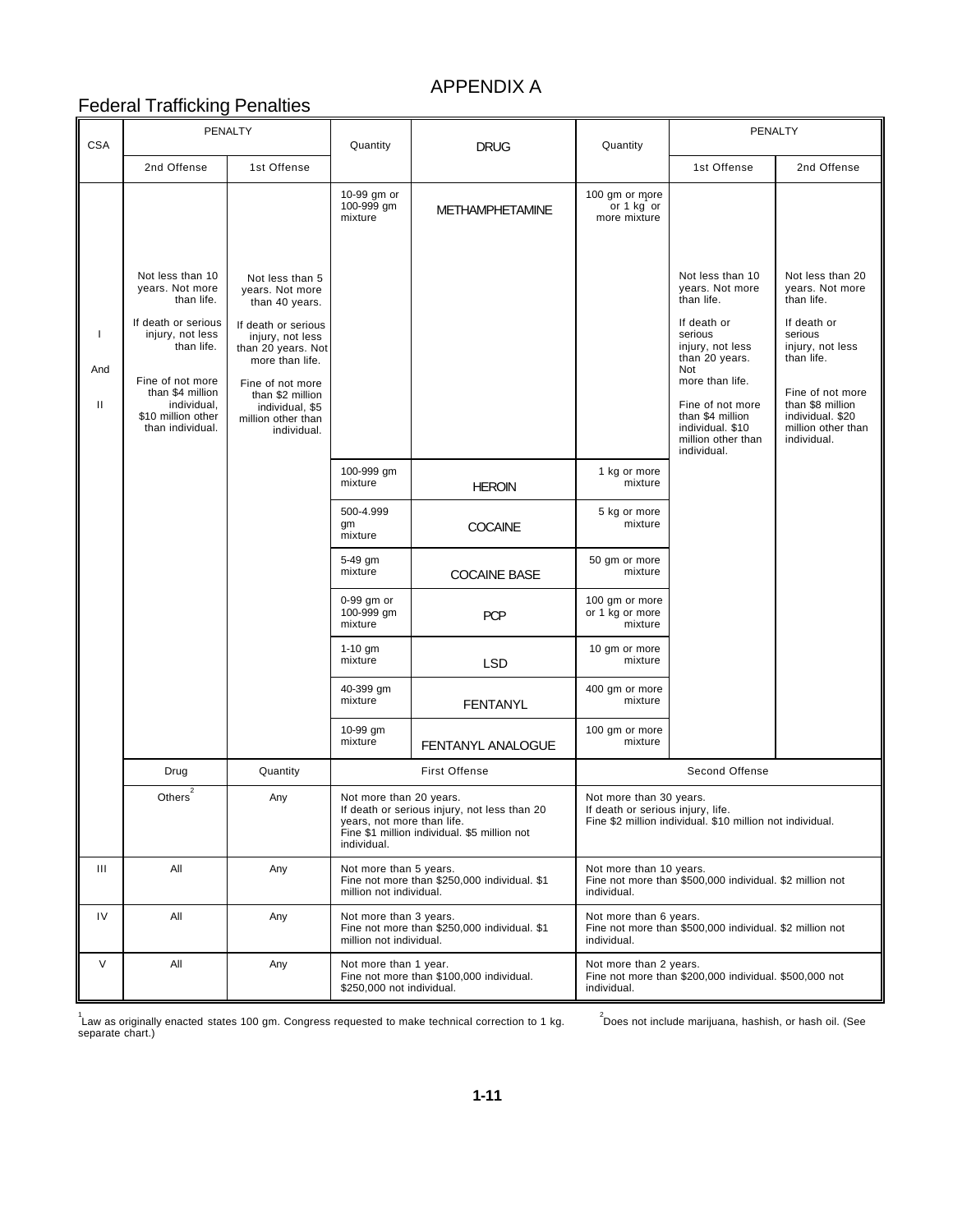# Federal Trafficking Penalties - Marijuana As of November 18, 1988

| Quantity                                     | Description                                             | <b>First Offense</b>                                                                                                                                                                                                   | Second Offense                                                                                                                                                                            |
|----------------------------------------------|---------------------------------------------------------|------------------------------------------------------------------------------------------------------------------------------------------------------------------------------------------------------------------------|-------------------------------------------------------------------------------------------------------------------------------------------------------------------------------------------|
| 1,000 kg or more; or<br>1,000 or more plants | Marijuana<br>Mixture containing<br>detectable quantity* | Not less than 10 years, not more than<br>life.<br>If death or serious injury, not less than<br>20 years, not more than life.<br>Fine not more than \$4 million<br>individual, \$10 million other than<br>individual.   | Not less than 20 years, not more than<br>life.<br>If death or serious injury, not less than<br>life.<br>Fine not more than \$8 million individual,<br>\$20 million other than individual. |
| 100 kg to 1,000 kg;<br>or 100-999 plants     | Marijuana<br>Mixture containing<br>detectable quantity* | Not less than 5 years, not more than 40<br>years.<br>If death or serious injury, not less than<br>20 years, not more than life.<br>Fine not more than \$2 million<br>individual, \$5 million other than<br>individual. | Not less than 10 years, not more than<br>life.<br>If death or serious injury, not less than<br>life.<br>Fine not more than \$4 million individual,<br>\$10 million other than individual. |
| 50 to 100 kg                                 | Marijuana                                               | Not more than 20 years.<br>If death or serious injury, not less than<br>20 years, not more than life.<br>Fine \$1 million individual, \$5 million<br>other than individual.                                            | Not more than 30 years.<br>If death or serious injury, life.<br>Fine \$2 million individual, \$10 million<br>other than individual.                                                       |
| 10 to 100 kg                                 | Hashish                                                 |                                                                                                                                                                                                                        |                                                                                                                                                                                           |
| 1 to 100 kg                                  | Hashish Oil                                             |                                                                                                                                                                                                                        |                                                                                                                                                                                           |
| 50-99 plants                                 | Marijuana                                               |                                                                                                                                                                                                                        |                                                                                                                                                                                           |
| Less than 50 kg                              | Marijuana                                               | Not more than 5 years.<br>Fine not more than \$250,000, \$1 million<br>other than individual.                                                                                                                          | Not more than 10 years.<br>Fine \$500,000 individual, \$2 million<br>other than individual.                                                                                               |
| Less than 10 kg                              | Hashish                                                 |                                                                                                                                                                                                                        |                                                                                                                                                                                           |
| Less than 1 kg                               | Hashish Oil                                             |                                                                                                                                                                                                                        |                                                                                                                                                                                           |

\*Includes Hashish and Hashish Oil (Marijuana is a Schedule I Controlled Substance)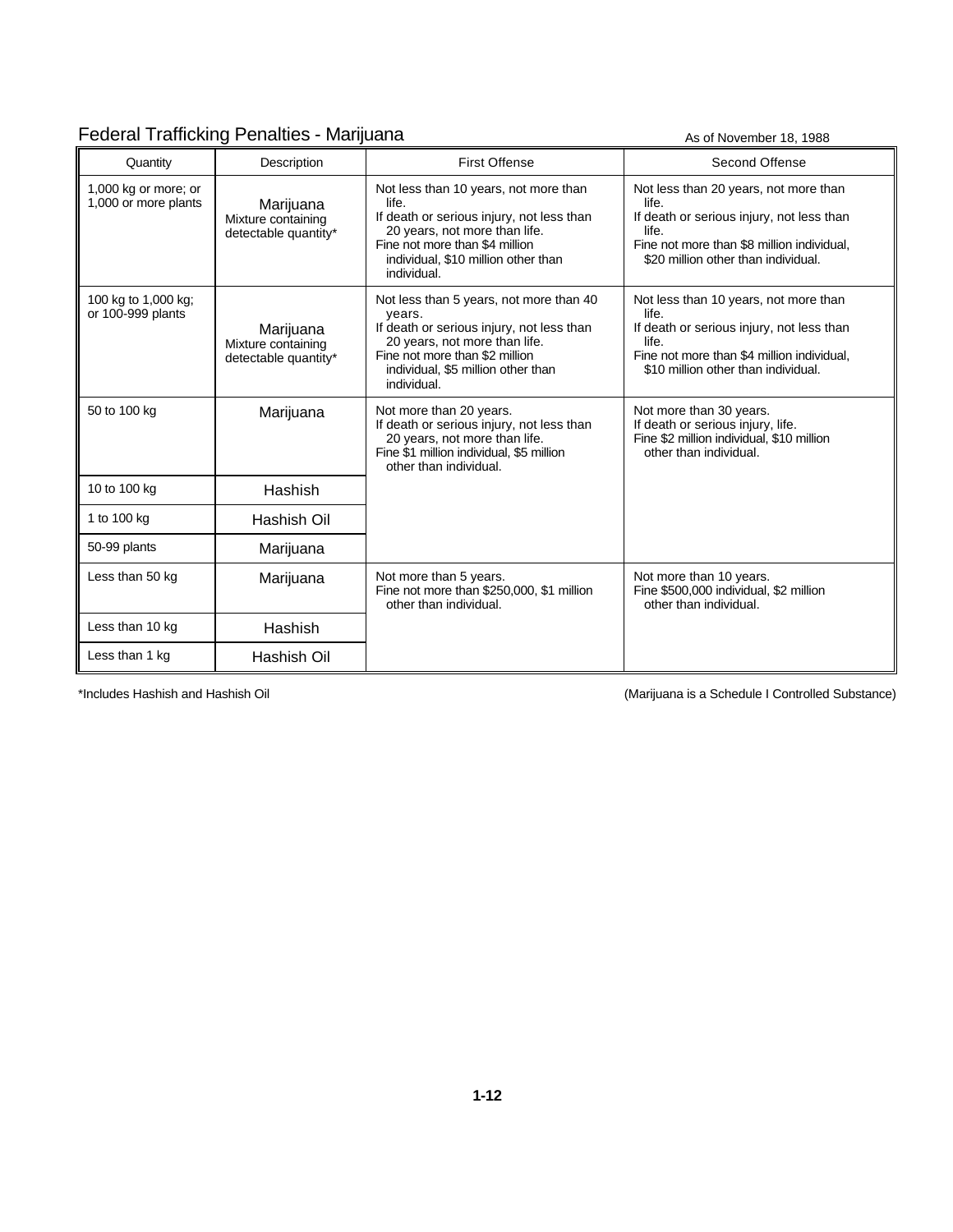#### **Federal Penalties and Sanctions for Illegal Possession of a Controlled Substance**

#### **21 U.S.C. 844(a)**

1st conviction: Up to 1 year imprisonment and fined at least \$1,000 but not more than \$100,000, or both.

After 1 prior drug conviction: At least 15 days in prison, not to exceed 2 years and fined at least \$2,500 but not more than \$250,000, or both.

After 2 or more prior drug convictions: At least 90 days in prison, not to exceed 3 years and fined at least \$5,000 but not more than \$250,000, or both.

Special sentencing provisions for possession of crack cocaine: Mandatory at least 5 years in prison, not to exceed 20 years and fined up to \$250,000, or both, if:

(a) 1st conviction and the amount of crack possessed exceeds 5 grams.

(b) 2nd crack conviction and the amount of crack possessed exceeds 3 grams.

(c) 3rd or subsequent crack conviction and the amount of crack possessed exceeds 1 gram.

### **21 U.S.C. 853(a)(2) and 881(a)(7)**

Forfeiture of personal and real property used to possess or to facilitate possession of a controlled substance if that offense is punishable by more than 1 year imprisonment. (See special sentencing provisions re: crack.)

#### **21 U.S.C. 881(a)(4)**

Forfeiture of vehicles, boats, aircraft or any other conveyance used to transport or conceal a controlled substance.

## **21 U.S.C. 844a**

Civil fine of up to \$10,000 (pending adoption of final regulations).

### **21 U.S.C. 853a**

Denial of Federal benefits, such as student loans, grants, contracts, and professional and commercial licenses, up to 1 year for first offense, up to 5 years for second and subsequent offenses.

#### **18 U.S.C. 922(g)**

Ineligible to receive or purchase a firearm.

#### **Miscellaneous**

Revocation of certain Federal licenses and benefits, e.g. pilot licenses, public housing tenancy, etc., are vested within the authorities of individual Federal agencies.

Note: These are only Federal penalties and sanctions. Additional State penalties and sanctions may apply.

## **Appendix B**

Note: This appendix will not be codified in the Code of Federal Regulations.

This appendix contains a description of health risks associated with substances covered by the Controlled Substances Act (21 U.S.C. 811), and is taken from a Department of Justice publication entitled *Drugs of Abuse* (1989 Edition). The appendix also includes a summary of health risks associated with alcohol, as described in *What Works: Schools Without Drugs* (1989 Edition), a Department of Education publication.

Persons interested in acquiring the publications or in obtaining subsequent editions in the future should contact the Superintendent of Documents, Washington, DC 20402, for *Drugs of Abuse*; and *Schools Without Drugs*, Pueblo, CO 81009, for *What Works: Schools Without Drugs*.

The Department of Education is providing this information as an example of the minimum level of information that IHEs may provide to their students and employees in order to comply with the requirement in Sec. 86.100(a)(3) of these regulations relating to the distribution of the health risks associated with the use of illicit drugs and the abuse of alcohol. The Secretary considers this information as meeting the requirements of the regulations, but IHEs are not precluded from distributing additional or more detailed information. If an IHE distributes this information in future years, it should use the most current editions of *Drugs of Abuse* and *Schools Without Drugs* that are available.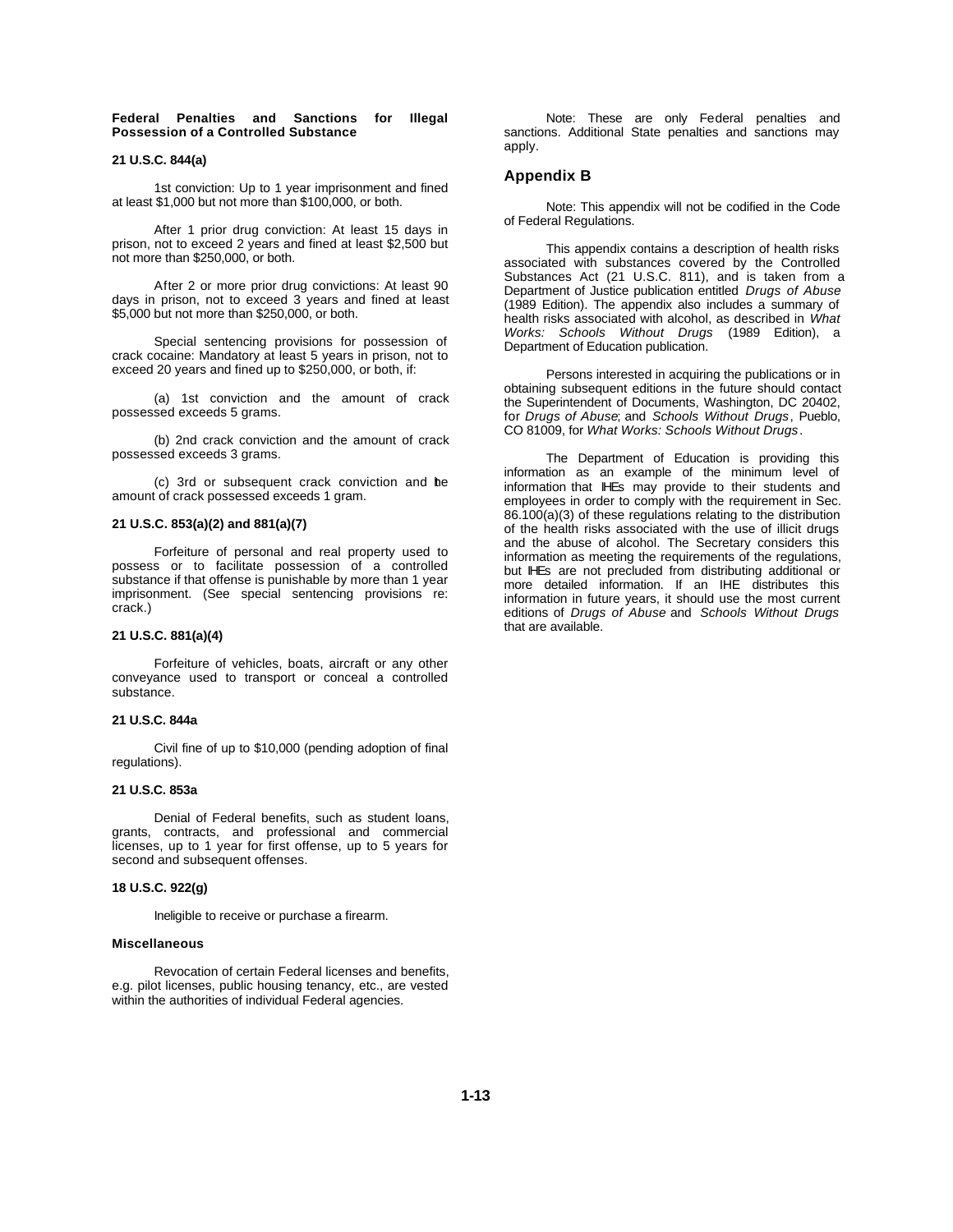| <b>Controlled Substances - Uses and Effects</b> |                                                                                                                           |                                                                                         |                                                       |           |                              |                                |                                                                        |                                                                           |                                                                                                                   |                                                                                                                                                |
|-------------------------------------------------|---------------------------------------------------------------------------------------------------------------------------|-----------------------------------------------------------------------------------------|-------------------------------------------------------|-----------|------------------------------|--------------------------------|------------------------------------------------------------------------|---------------------------------------------------------------------------|-------------------------------------------------------------------------------------------------------------------|------------------------------------------------------------------------------------------------------------------------------------------------|
| <b>DRUGS</b><br><b>CSA SCHEDULES</b>            | <b>TRADE OR</b><br><b>OTHER NAMES</b>                                                                                     | <b>MEDICAL</b><br><b>USES</b>                                                           | <b>DEPENDENCE</b><br><b>Physical</b><br>Psychological |           | <b>TOLER-</b><br><b>ANCE</b> | <b>DURATIO</b><br>N<br>(Hours) | <b>USUAL</b><br><b>METHODS OF</b><br><b>ADMINIS-</b><br><b>TRATION</b> | <b>POSSIBLE</b><br><b>EFFECTS</b>                                         | <b>EFFECTS OF</b><br><b>OVERDOSE</b>                                                                              | WITHDRAWAL<br><b>SYNDROME</b>                                                                                                                  |
| <b>NARCOTICS</b>                                |                                                                                                                           |                                                                                         |                                                       |           |                              |                                |                                                                        |                                                                           |                                                                                                                   |                                                                                                                                                |
| II III V<br>Opium                               | Dover's Powder, Paregoric,<br>Parepectolin                                                                                | Analgesic,<br>Antidiarrheal                                                             | High                                                  | High      | Yes                          | $3-6$                          | Oral, smoked                                                           | Euphoria,<br>drowsiness,<br>respiratory                                   | Slow and<br>shallow<br>breathing,<br>clammy skin,<br>convulsions,<br>coma,<br>possible death                      | Watery eyes,<br>runny nose,<br>yawning, loss<br>of appetite,<br>irritability,<br>tremors, panic,<br>cramps,<br>nausea, chills,<br>and sweating |
| Morphine<br>$  $ $  $                           | Morphine, MS-Contin, Roxanol,<br>Roxanol-SR                                                                               | Analgesic, Antitussive                                                                  | High                                                  | High      | Yes                          | $3-6$                          | Oral, smoked,<br>injected                                              | depression,<br>constricted<br>pupils,                                     |                                                                                                                   |                                                                                                                                                |
| Codeine                                         | Tylenol w/Codeine, Empirin<br>w/Codeine, Robitussan A-C,<br>Fiorinal w/Codeine                                            | Analgesic, Antitussive                                                                  | Moderate                                              | Moderate  | Yes                          | $3-6$                          | Oral, injected                                                         | nausea                                                                    |                                                                                                                   |                                                                                                                                                |
| Heroin                                          | Diacetylmorphine, Horse,<br>Smack                                                                                         | None                                                                                    | High                                                  | High      | Yes                          | $3-6$                          | Injected,<br>sniffed,<br>smoked                                        |                                                                           |                                                                                                                   |                                                                                                                                                |
| $\mathbf{II}$<br>Hydromorphone                  | Dilaudid                                                                                                                  | Analgesic                                                                               | High                                                  | High      | Yes                          | $3-6$                          | Oral, injected                                                         |                                                                           |                                                                                                                   |                                                                                                                                                |
| Meperidine (Pethidine)                          | Demerol, Mepergan                                                                                                         | Analgesic                                                                               | High                                                  | High      | Yes                          | $3-6$                          | Oral, injected                                                         |                                                                           |                                                                                                                   |                                                                                                                                                |
| $\mathbf{H}$<br>Methadone                       | Dolophine, Methadone,<br>Methadose                                                                                        | Analgesic                                                                               | High                                                  | High-Low  | Yes                          | 12-24                          | Oral, injected                                                         |                                                                           |                                                                                                                   |                                                                                                                                                |
| Other NarcoticsI II III IV V                    | Numorphan, Percodan,<br>Percocet, Tylox, Tussionex,<br>Fentanyl, Darvon, Lomotil,<br>Talwin <sup>-</sup>                  | Analgesic,<br>antidiarrheal,<br>antitussive                                             | High-Low                                              | High-Low  | Yes                          | Variable                       | Oral, injected                                                         |                                                                           |                                                                                                                   |                                                                                                                                                |
| <b>DEPRESSANTS</b>                              |                                                                                                                           |                                                                                         |                                                       |           |                              |                                |                                                                        |                                                                           |                                                                                                                   |                                                                                                                                                |
| IV<br>Chloral Hydrate                           | Noctec                                                                                                                    | Hypnotic                                                                                | Moderate                                              | Moderate  | Yes                          | $5-8$                          | Oral                                                                   | Slurred<br>speech,                                                        | Shallow<br>respiration,<br>clammy skin,<br>dilated pupils,<br>weak and<br>rapid pulse,<br>coma,<br>possible death | Anxiety,<br>insomnia,<br>tremors,<br>delirium,<br>convulsions,<br>possible death                                                               |
| II III IV<br><b>Barbiturates</b>                | Amytal, Butisol, Florinal,<br>Lotusate, Nembutal, Seconal,<br>Tuinal, Phenobarbital                                       | Anesthetic,<br>anticonvulsant,<br>sedative, hypnotic,<br>veterinary euthanasic<br>agent | High-<br>Mod.                                         | High-Mod. | Yes                          | $1 - 16$                       | Oral                                                                   | disorienta-<br>tion,<br>drunken<br>behavior<br>without odor<br>of alcohol |                                                                                                                   |                                                                                                                                                |
| IV<br>Benzodiazepines                           | Ativan, Dalmane, Dlazepam,<br>Librium, Xanax, Serax, Valium,<br>Tranxexe, Verstran, Versed,<br>Halcion, Paxipam, Restoril | Antianxiety,<br>anticonvulsant,<br>sedative, hypnotic                                   | Low                                                   | Low       | Yes                          | $4 - 8$                        | Oral                                                                   |                                                                           |                                                                                                                   |                                                                                                                                                |
| Methaqualone                                    | Quaalude                                                                                                                  | Sedative, hypnotic                                                                      | High                                                  | High      | Yes                          | $4 - 8$                        | Oral                                                                   |                                                                           |                                                                                                                   |                                                                                                                                                |
| Glutethimide<br>Ш                               | Doriden                                                                                                                   | Sedative, hypnotic                                                                      | High                                                  | Moderate  | Yes                          | $4 - 8$                        | Oral                                                                   |                                                                           |                                                                                                                   |                                                                                                                                                |
| Other Depressants III IV                        | Equanil, Miltown, Noludar,<br>Placidyl, Valmid                                                                            | Antianxiety, sedative,<br>hypnotic                                                      | Moderate                                              | Moderate  | Yes                          | $4 - 8$                        | Oral                                                                   |                                                                           |                                                                                                                   |                                                                                                                                                |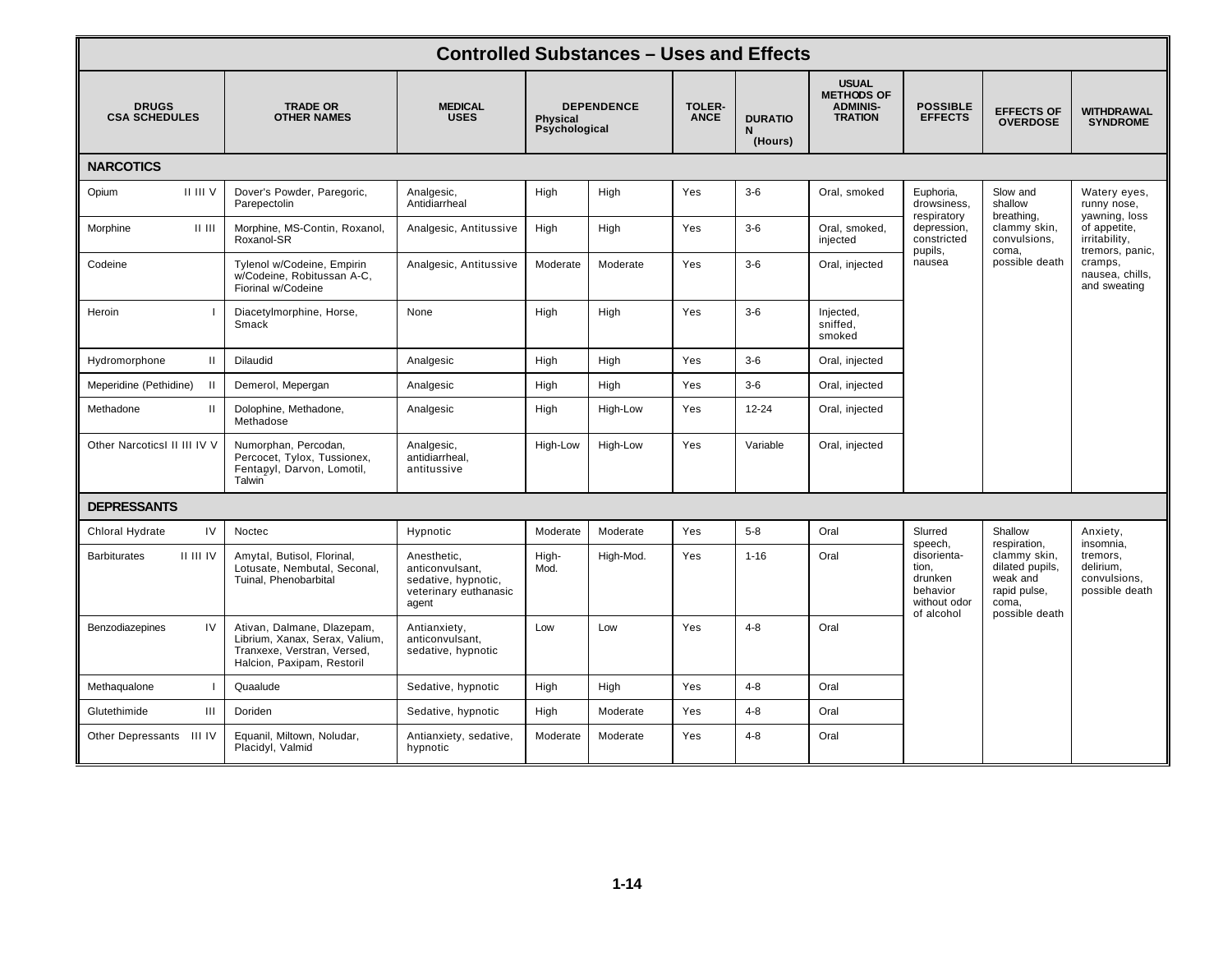| <b>Controlled Substances - Uses and Effects</b>                                  |                                                                                            |                                                            |                                                       |          |                              |                                      |                                                                        |                                                                                              |                                                                                                        |                                                                                        |
|----------------------------------------------------------------------------------|--------------------------------------------------------------------------------------------|------------------------------------------------------------|-------------------------------------------------------|----------|------------------------------|--------------------------------------|------------------------------------------------------------------------|----------------------------------------------------------------------------------------------|--------------------------------------------------------------------------------------------------------|----------------------------------------------------------------------------------------|
| <b>DRUGS</b><br><b>CSA SCHEDULES</b>                                             | <b>TRADE OR</b><br><b>OTHER NAMES</b>                                                      | <b>MEDICAL</b><br><b>USES</b>                              | <b>DEPENDENCE</b><br><b>Physical</b><br>Psychological |          | <b>TOLER-</b><br><b>ANCE</b> | <b>DURAT</b><br><b>ION</b><br>(Hours | <b>USUAL</b><br><b>METHODS OF</b><br><b>ADMINIS-</b><br><b>TRATION</b> | <b>POSSIBLE</b><br><b>EFFECTS</b>                                                            | <b>EFFECTS OF</b><br><b>OVERDOSE</b>                                                                   | <b>WITHDRAWA</b><br><b>SYNDROME</b>                                                    |
| <b>STIMULANTS</b>                                                                |                                                                                            |                                                            |                                                       |          |                              |                                      |                                                                        |                                                                                              |                                                                                                        |                                                                                        |
| $\mathbf{H}$<br>Cocaine                                                          | Coke, Flake, Snow, Crack                                                                   | Local anesthetic                                           | Possible                                              | High     | Yes                          | $1 - 2$                              | Sniffed,<br>smoked,<br>injected                                        | Increased alertness,<br>excitation, euphoria,<br>increased pulse rate<br>and blood pressure, | Agitation,<br>increase in<br>body<br>temperature,<br>hallucinations,<br>convulsions,<br>possible death | Apathy, long<br>periods of<br>sleep,<br>irritability,<br>depression,<br>disorientation |
| $\mathbf{H}$<br>Amphetamines                                                     | Biphetamine, Delcobase,<br>Desoxyn, Dexedrine, Obetrol                                     | Attention deficit disorders,<br>narcolepsy, weight control | Possible                                              | High     | Yes                          | $2 - 4$                              | Oral, injected                                                         | insomnia, loss of<br>appetite                                                                |                                                                                                        |                                                                                        |
| $\mathbf{II}$<br>Phenmetrazine                                                   | Preludin                                                                                   | Weight control                                             | Possible                                              | High     | Yes                          | $2 - 4$                              | Oral, injected                                                         |                                                                                              |                                                                                                        |                                                                                        |
| $\mathbf{H}$<br>Methylphenidate                                                  | Ritalin                                                                                    | Attention deficit disorders,<br>narcolepsy                 | Possible                                              | Moderate | Yes                          | $2 - 4$                              | Oral, injected                                                         |                                                                                              |                                                                                                        |                                                                                        |
| <b>III IV</b><br><b>Other Stimulants</b>                                         | Adipex, Cylert, Didrex, Ionamin,<br>Mellat, Plagine, Sanorex,<br>Tenuate, Taperul, Prelu-2 | Weight control                                             | Possible                                              | High     | Yes                          | $2 - 4$                              | Oral, injected                                                         |                                                                                              |                                                                                                        |                                                                                        |
| <b>HALLUCINOGENS</b>                                                             |                                                                                            |                                                            |                                                       |          |                              |                                      |                                                                        |                                                                                              |                                                                                                        |                                                                                        |
| <b>LSD</b>                                                                       | Acid, Microdot                                                                             | None                                                       | None                                                  | Unknown  | Yes                          | $8 - 12$                             | Oral                                                                   | Illusions and hallucina-                                                                     | Longer, more<br>intense "trip"<br>episodes,<br>psychosis,<br>possible death                            | Withdrawal<br>syndrome not<br>reported                                                 |
| Mescaline and Peyote                                                             | Mexc, Buttons, Cactus                                                                      | None                                                       | None                                                  | Unknown  | Yes                          | $8 - 12$                             | Oral                                                                   | tions, poor perception<br>of time and distance                                               |                                                                                                        |                                                                                        |
| Amphetamine Variants                                                             | 2.5-DMA, PMA, STP, MDA,<br>MDMA, TMA, DOM, DOB                                             | None                                                       | Unknown                                               | Unknown  | Yes                          | Variabl<br>e                         | Oral, injected                                                         |                                                                                              |                                                                                                        |                                                                                        |
| $\mathbf{H}$<br>Phencyclidine                                                    | PCP, Angel Dust, Hog                                                                       | None                                                       | Unknown                                               | High     | Yes                          | Days                                 | Smoked, oral,<br>injected                                              |                                                                                              |                                                                                                        |                                                                                        |
| Phencyclidine Analogues I                                                        | PCE, PCPy, TCP                                                                             | None                                                       | Unknown                                               | High     | Yes                          | Days                                 | Smoked, oral,<br>injected                                              |                                                                                              |                                                                                                        |                                                                                        |
| Other Hallucinogens<br>$\mathbf{I}$                                              | Buloterine, Ibogaine, DMT, DET,<br>Psilocybin, Psilocyn                                    | None                                                       | None                                                  | Unknown  | Possible                     | Variabl<br>e                         | Smoked, oral,<br>injected, sniffed                                     |                                                                                              |                                                                                                        |                                                                                        |
| <b>CANNABIS</b>                                                                  |                                                                                            |                                                            |                                                       |          |                              |                                      |                                                                        |                                                                                              |                                                                                                        |                                                                                        |
| $\overline{1}$<br>Marijuana                                                      | Pot, Acapulco Gold, Grass,<br>Reefer, Sinsemilla, Thai Sticks                              | None                                                       | Unknown                                               | Moderate | Yes                          | $2 - 4$                              | Smoked, oral                                                           | Euphoria, relaxed<br>inhibitions, increased<br>appetite, disoriented<br>behavior             | Fatigue,<br>paranoia,<br>possible<br>psychosis                                                         | Insomnia,<br>hyperactivity,<br>and decreased<br>appetite                               |
| Tetrahydrocannabinol III                                                         | THC, Marinol                                                                               | Cancer chemotherapy,<br>antinauseant                       | Unknown                                               | Moderate | Yes                          | $2 - 4$                              | Smoked, oral                                                           |                                                                                              |                                                                                                        | occasionally<br>reported                                                               |
| Hashish<br>$\overline{\phantom{a}}$                                              | Hash                                                                                       | None                                                       | Unknown                                               | Moderate | Yes                          | $2 - 4$                              | Smoked, oral                                                           |                                                                                              |                                                                                                        |                                                                                        |
| Hashish Oil<br>- 1                                                               | Hash Oil                                                                                   | None                                                       | Unknown                                               | Moderate | Yes                          | $2 - 4$                              | Smoked, oral                                                           |                                                                                              |                                                                                                        |                                                                                        |
| Not designated a narcotic under the GSA.<br>Designated a narcotic under the GSA. |                                                                                            |                                                            |                                                       |          |                              |                                      |                                                                        |                                                                                              |                                                                                                        |                                                                                        |

**APPENDIX B**